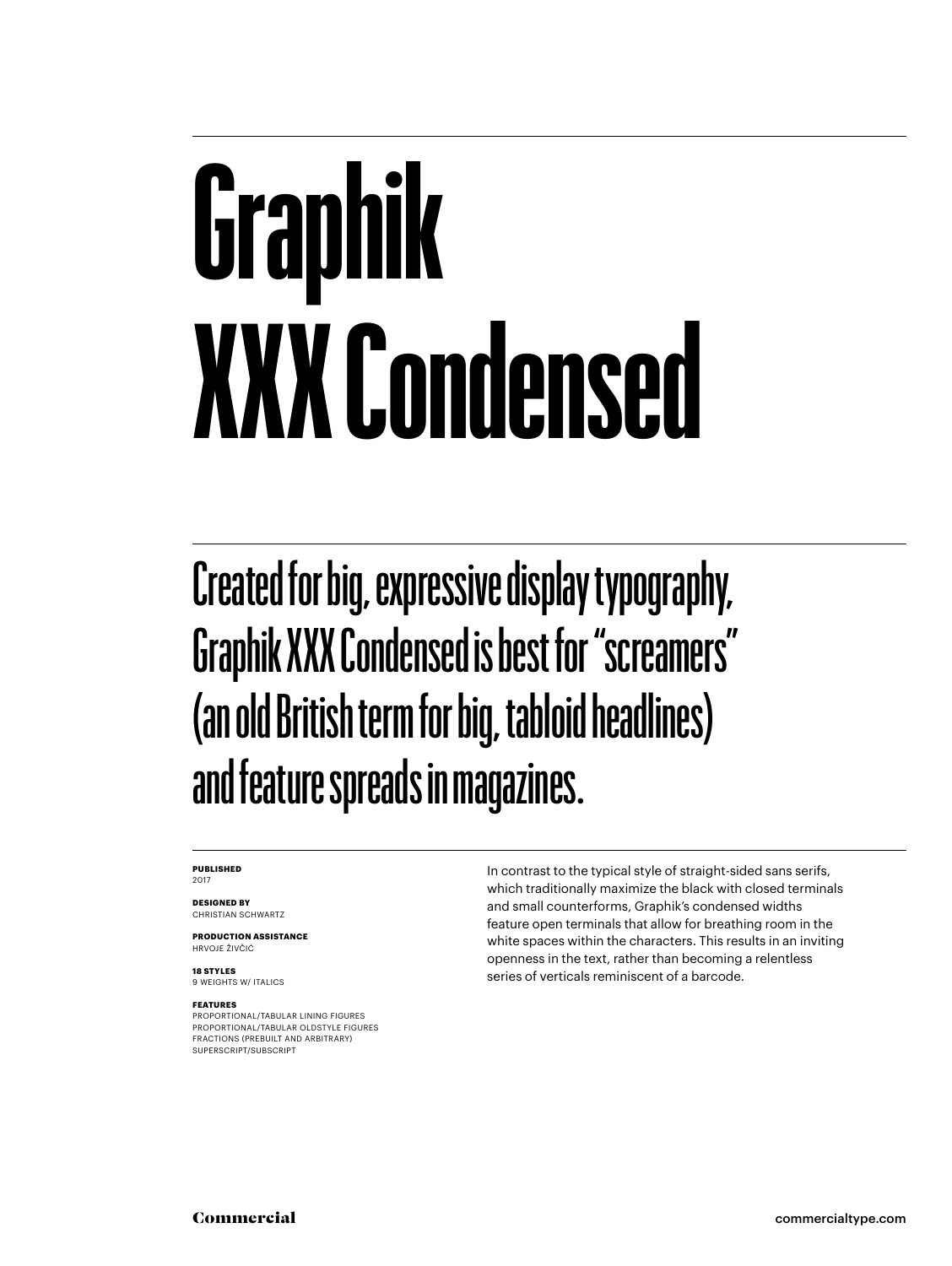Graphik XXX Condensed Thin *Graphik XXX Condensed Thin Italic* Graphik XXX Condensed Extralight *Graphik XXX Condensed Extralight Italic* Graphik XXX Condensed Light *Graphik XXX Condensed Light Italic* Graphik XXX Condensed Regular *Graphik XXX Condensed Regular Italic* Graphik XXX Condensed Medium *Graphik XXX Condensed Medium Italic* **Graphik XXX Condensed Semibold** *Graphik XXX Condensed Semibold Italic* **Graphik XXX Condensed Bold** *Graphik XXX Condensed Bold Italic* Graphik XXX Condensed Black *Graphik XXX Condensed Black Italic* Graphik XXX Condensed Super *Graphik XXX Condensed Super Italic*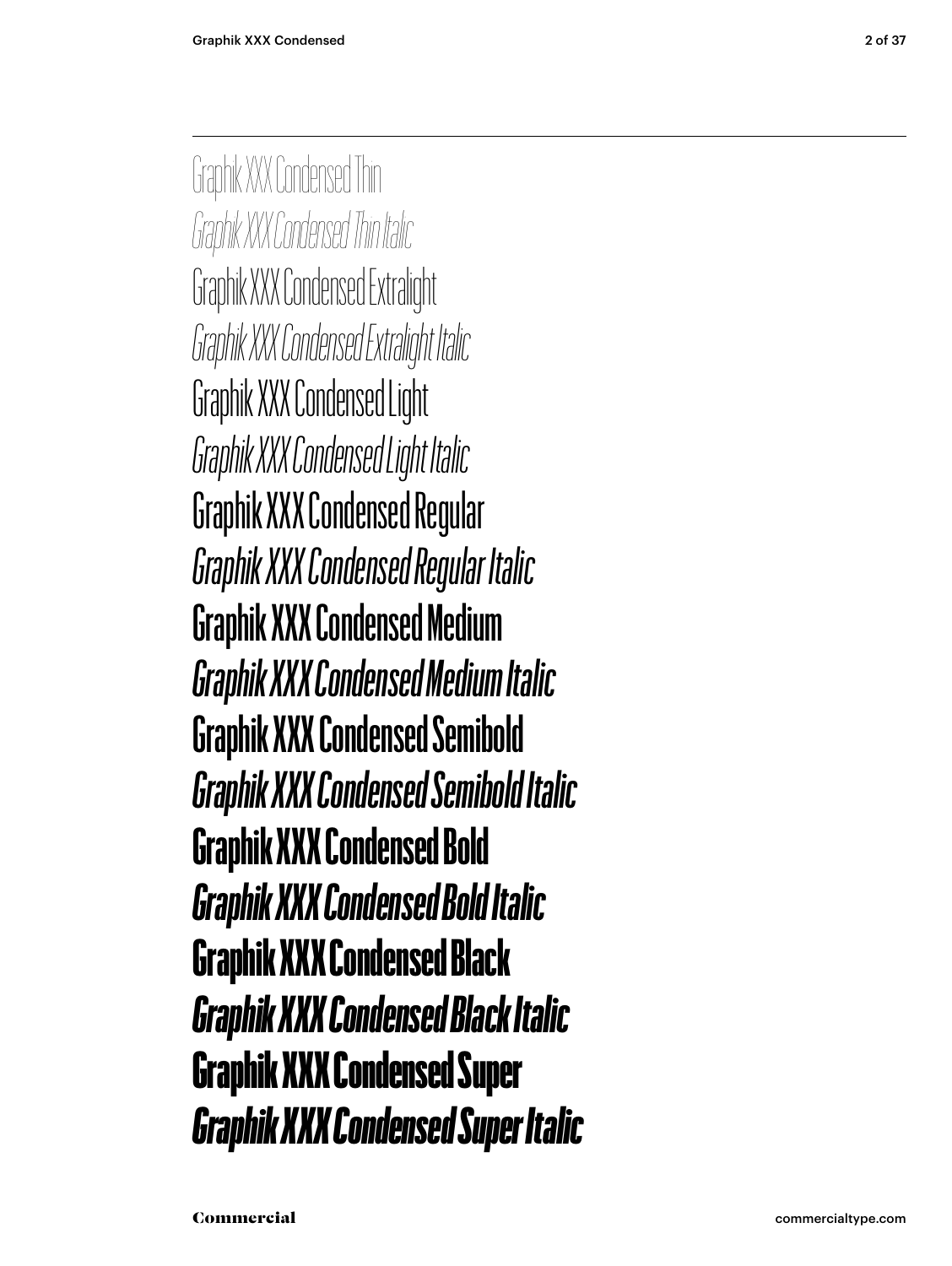# HATCH NEW METHODS Spoken by 25.4 milion

GRAPHIK XXX CONDENSED THIN, 150 PT



GRAPHIK XXX CONDENSED THIN ITALIC, 150 PT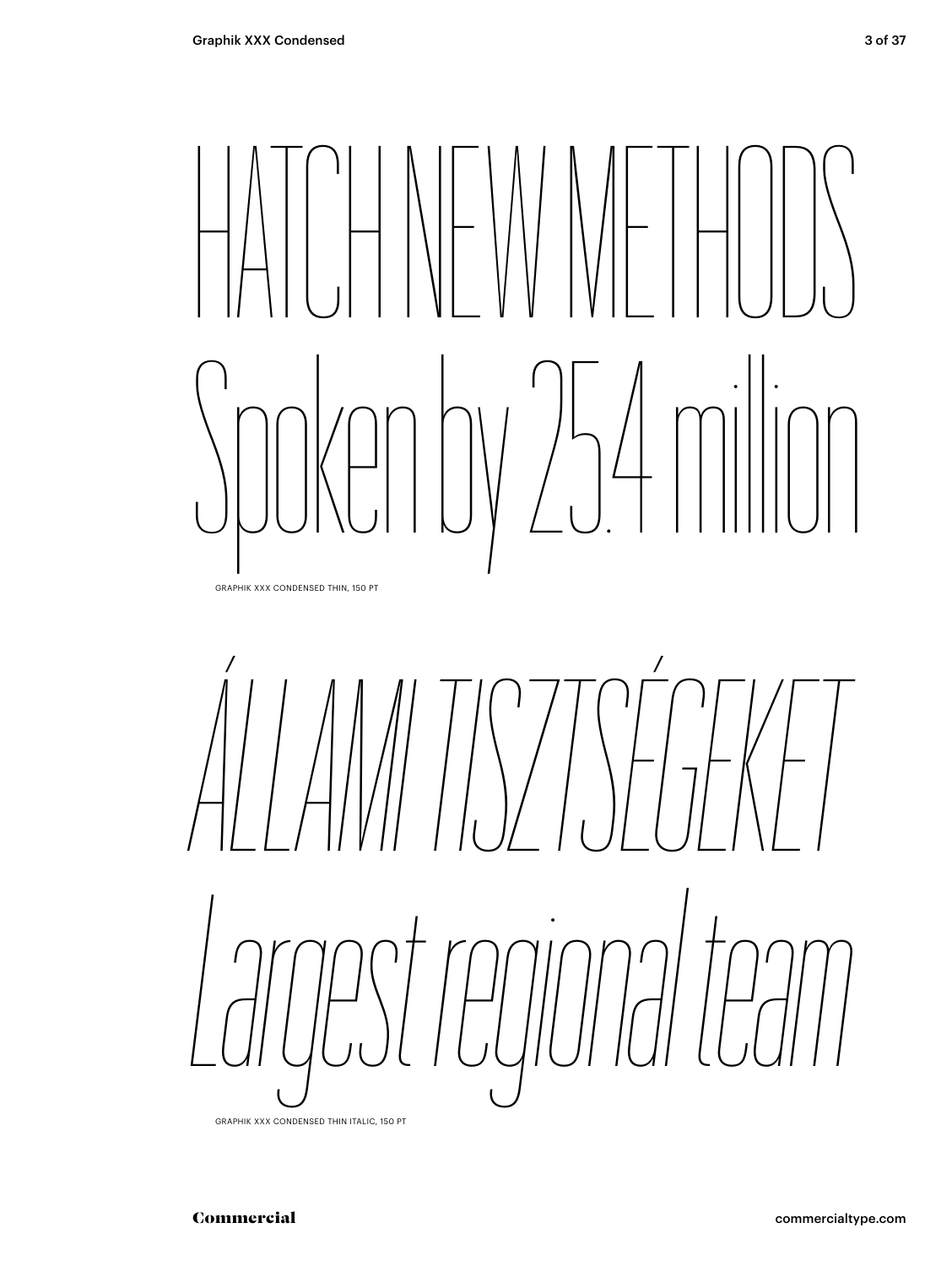### 25.17 MILLION ACRES Kanilang argumento GRAPHIK XXX CONDENSED EXTRALIGHT, 150 PT

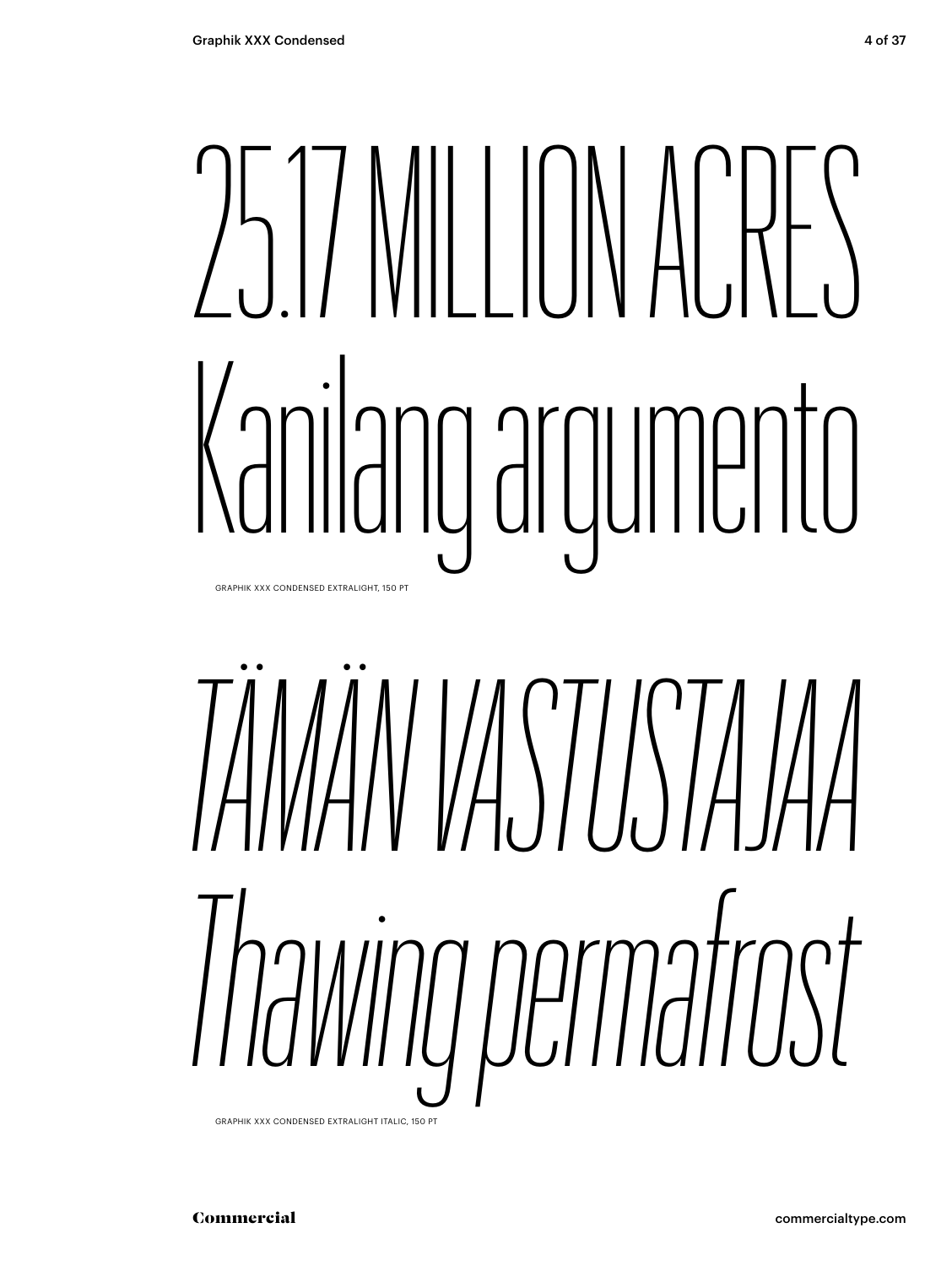### LE MOYEN-ORIENT Plainly mandating GRAPHIK XXX CONDENSED LIGHT, 150 PT

# *DIE KULTIVIERUNG Nighthawk's Orbit*

**GRAPHIK XXX CONDENSED LIGHT ITALIC, 150 PT** 

Commercial commercialtype.com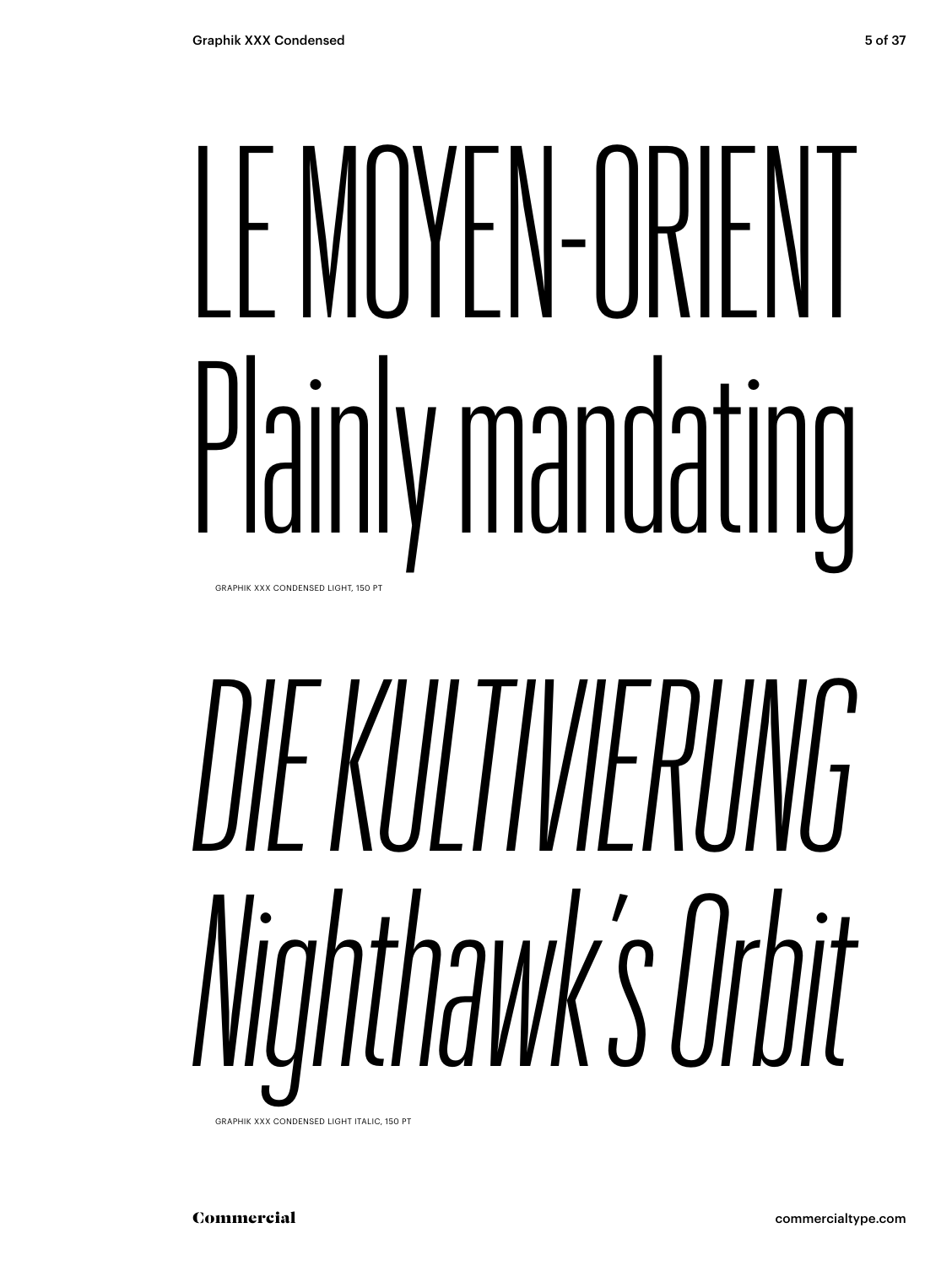# THIRD EXAMPLE Studie botanica

GRAPHIK XXX CONDENSED REGULAR, 150 PT [ALTERNATE a t]

# *LA ANTIGÜEDAD Wymianie myśli*

GRAPHIK XXX CONDENSED REGULAR ITALIC, 150 PT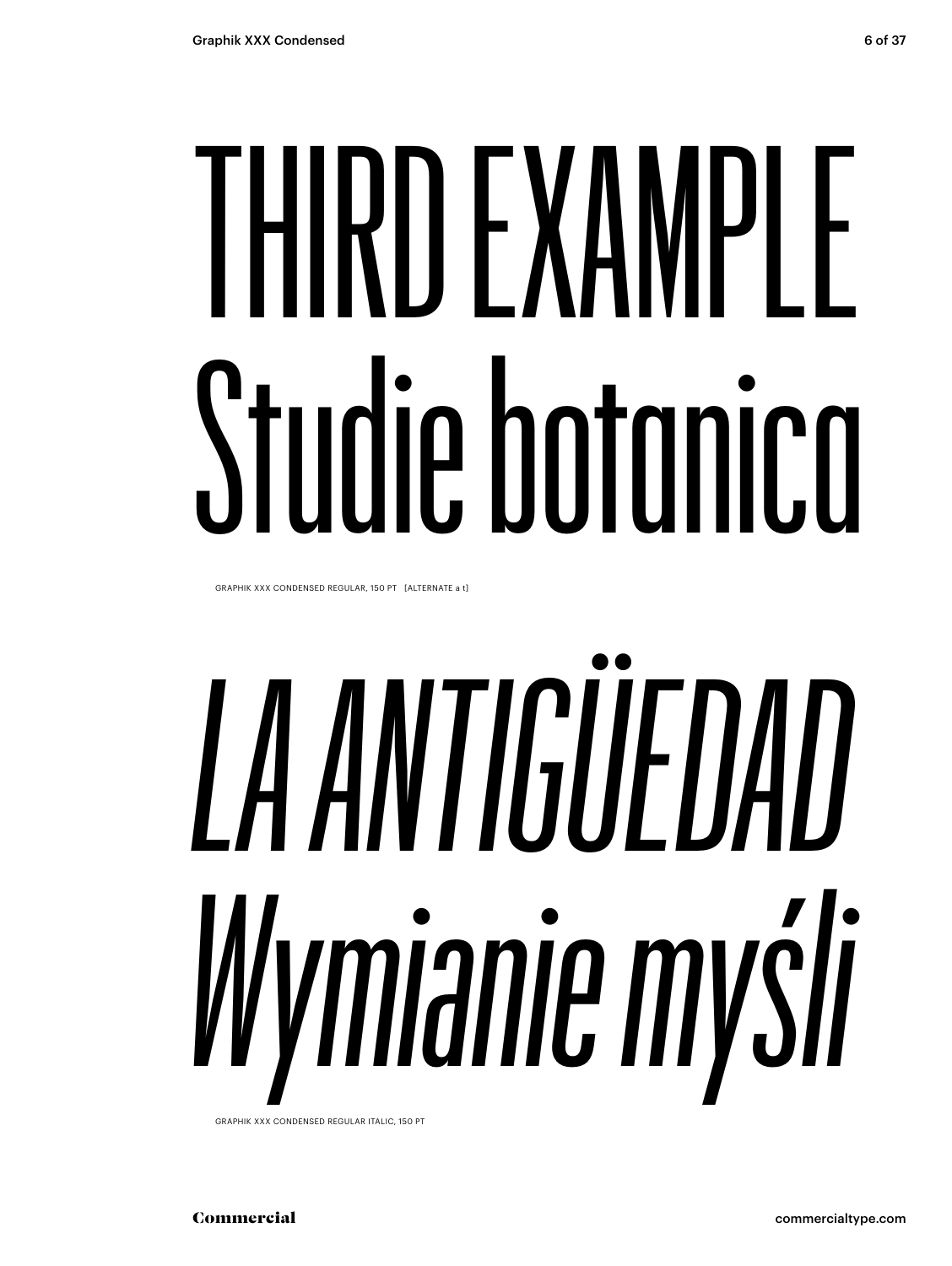# QUIXOTIC VIEW Hors d'oeuvres

GRAPHIK XXX CONDENSED MEDIUM, 150 PT [ALTERNATE ' ]

## *NØDVENDIGVIS Limited Edition*

GRAPHIK XXX CONDENSED MEDIUM ITALIC, 150 PT [ALTERNATE t]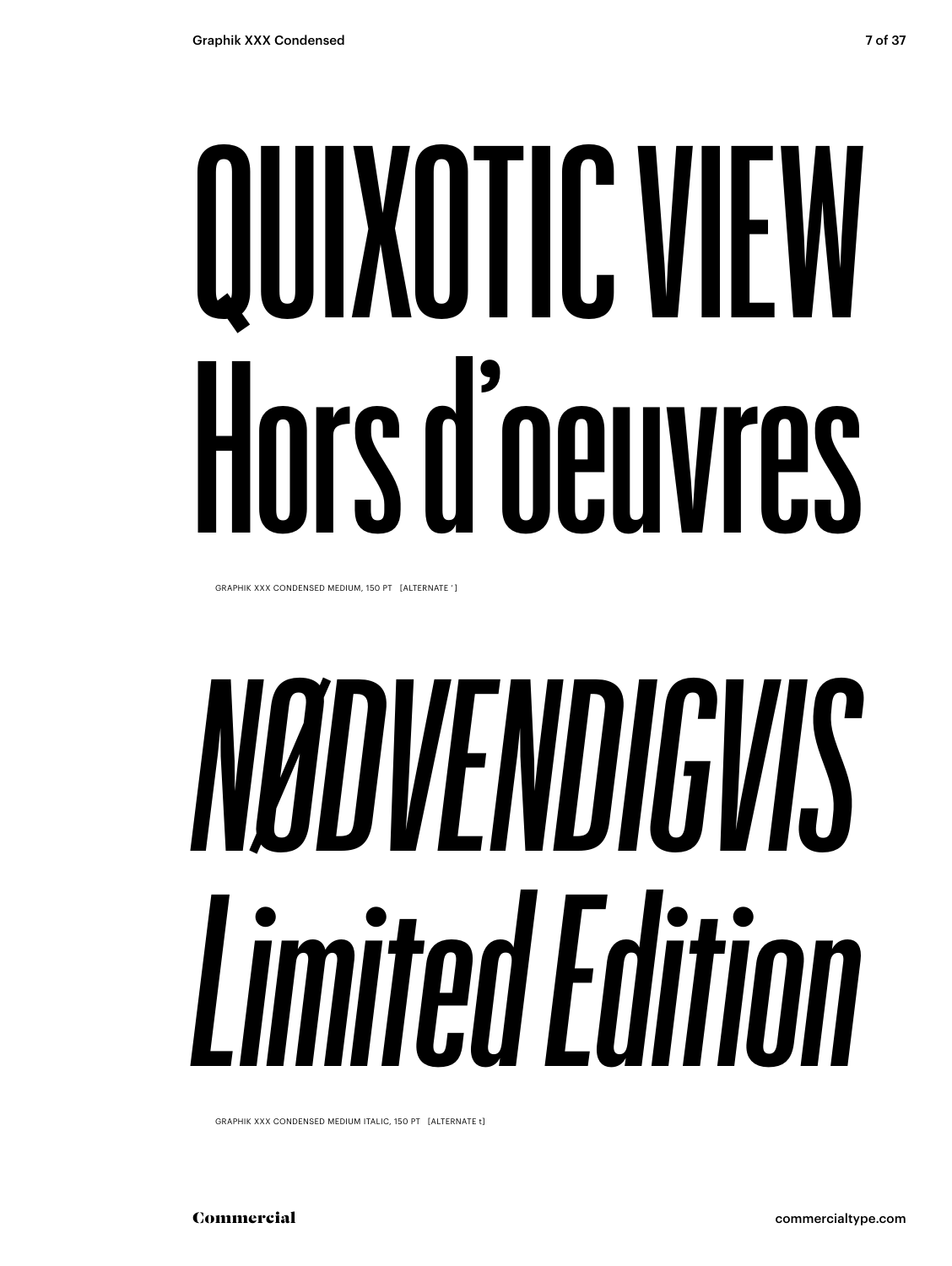### **SCIENCE & ART Ýmislegt fleira** GRAPHIK XXX CONDENSED SEMIBOLD, 150 PT

# *LOFTY REVIEW Intricate work*

GRAPHIK XXX CONDENSED SEMIBOLD ITALIC, 150 PT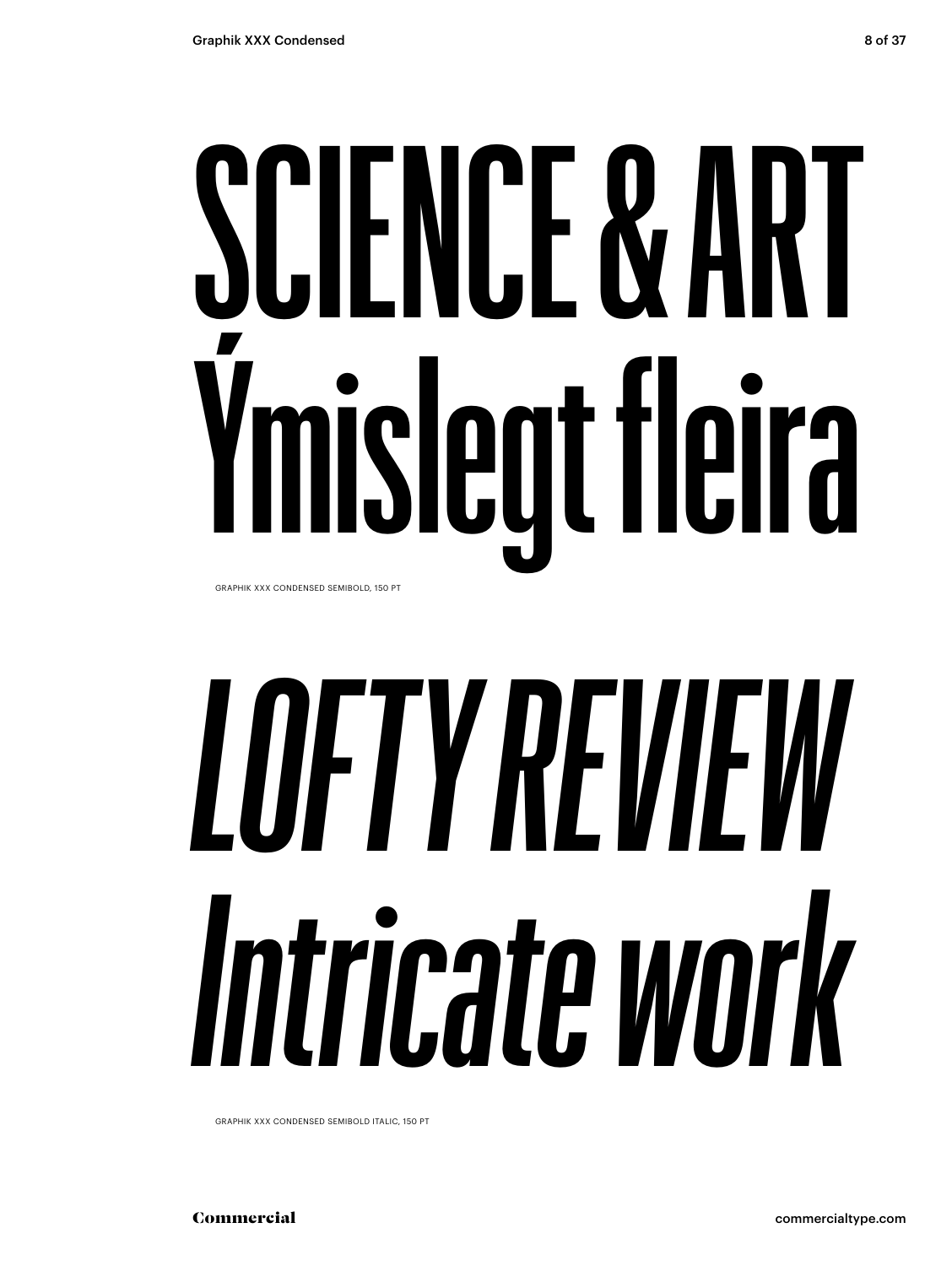## **MID-CENTURY Local artisans**

GRAPHIK XXX CONDENSED BOLD, 150 PT

# *ETÀ MODERNA Retorn a París*

GRAPHIK XXX CONDENSED BOLD ITALIC, 150 PT

Commercial commercialtype.com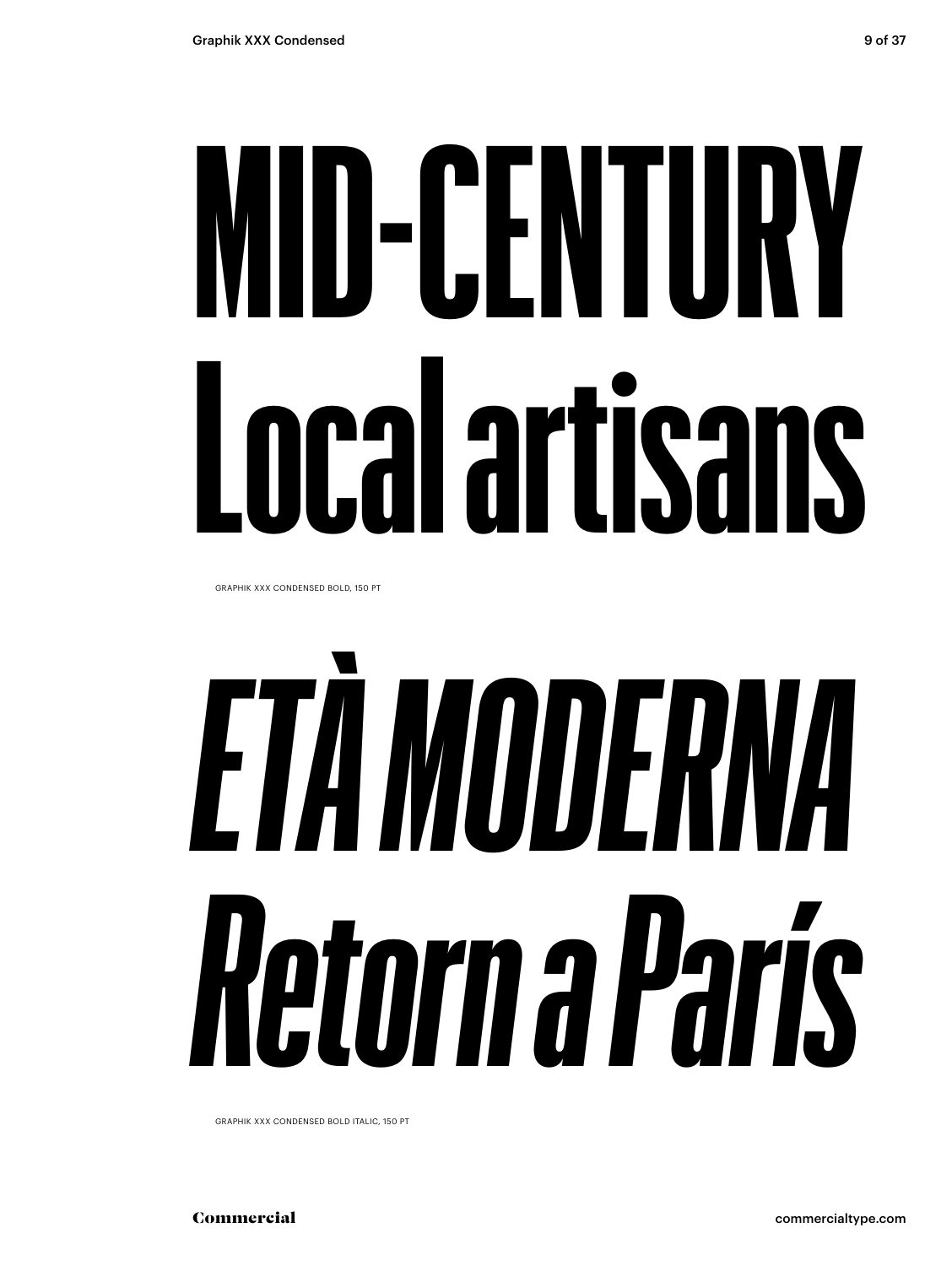# DECLINES 11% Intense lobby

GRAPHIK XXX CONDENSED BLACK, 150 PT

## *LAST SEASON Střední Školu*

GRAPHIK XXX CONDENSED BLACK ITALIC, 150 PT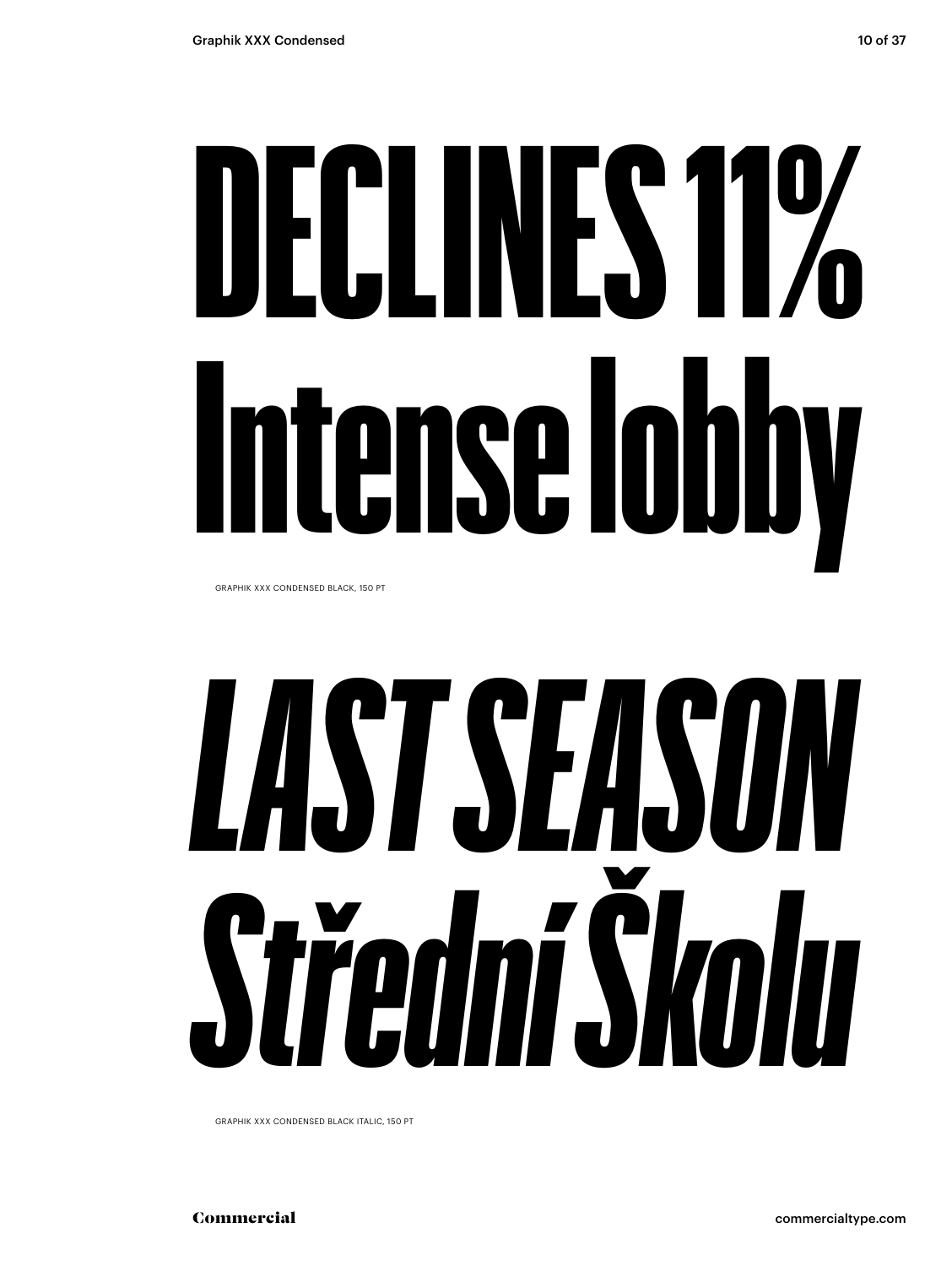# MILIMETRICĂ Mid-calf boot

GRAPHIK XXX CONDENSED SUPER, 150 PT

## *SELF-STYLED Arte Plástica*

GRAPHIK XXX CONDENSED SUPER ITALIC, 150 PT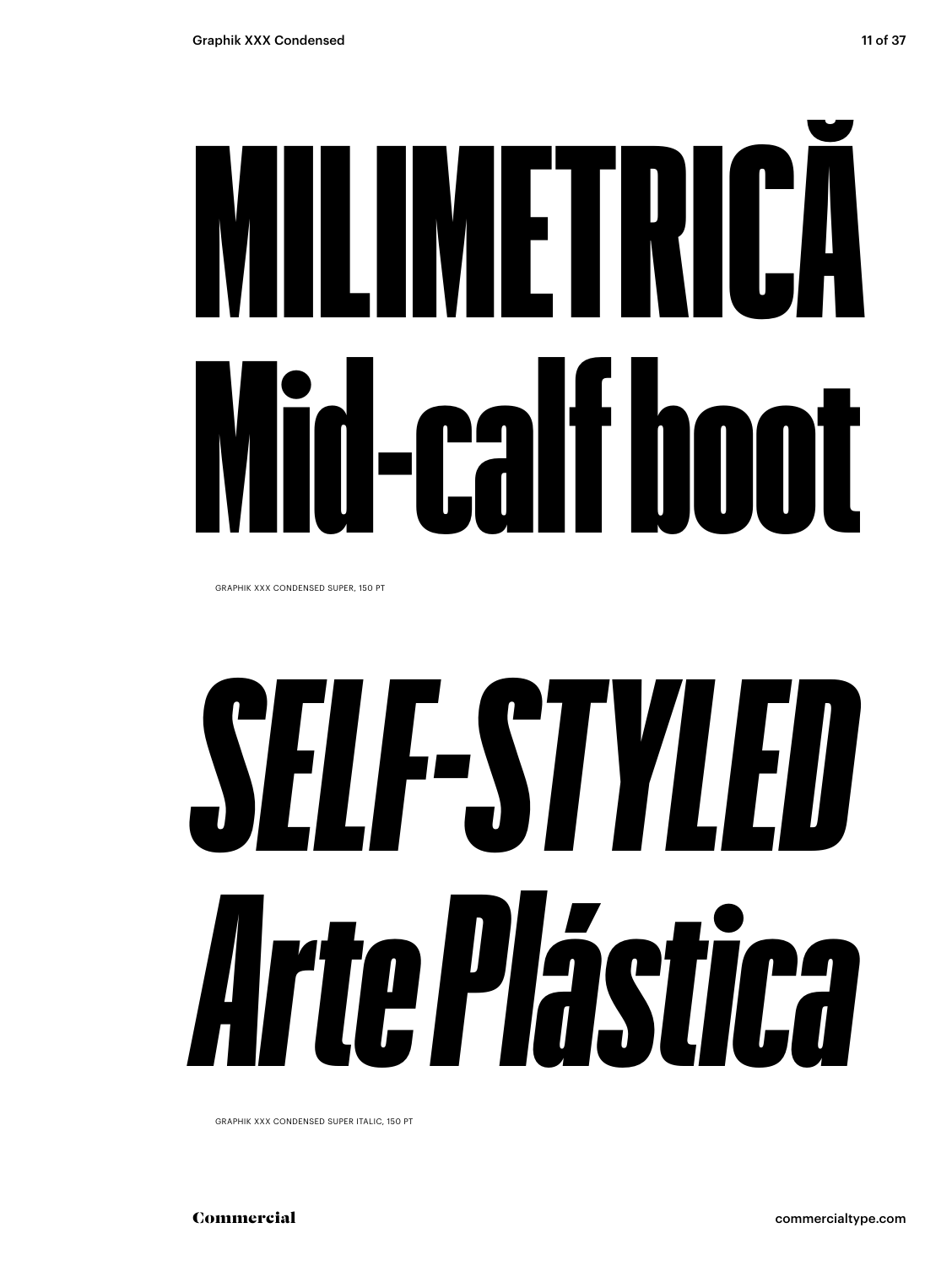### Involve these social components REPLACE CONVENTIONAL CANVAS Lungo più di due milenni di storia GRAPHIK XXX CONDENSED THIN, 100 PT

*Fark dayanıklılık ile alakalı olmayıp INVESTIGATE THESE URBAN FLORA Famed Cognac-producing sector*

GRAPHIK XXX CONDENSED THIN ITALIC, 100 PT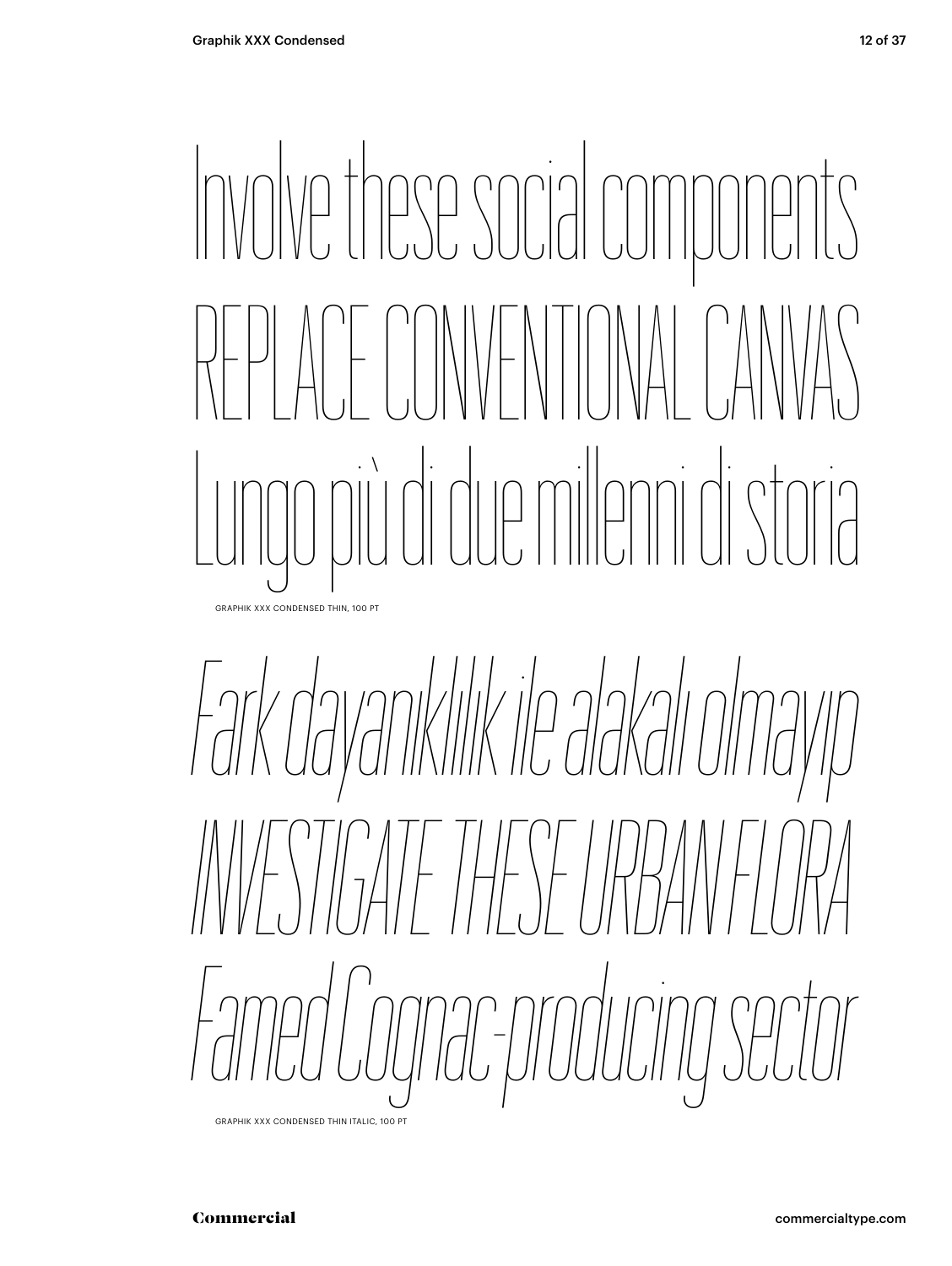### Many of the earlier recordings TAKOĐER SLAVNOG ARHITEKTA Proffering an astonishing vista GRAPHIK XXX CONDENSED EXTRALIGHT, 100 PT [ALTERNATE t]

## *Able to weather future shocks PROFESSIONELLA FORMGIVARE Líma saman lög af viðarspæni*

GRAPHIK XXX CONDENSED EXTRALIGHT ITALIC, 100 PT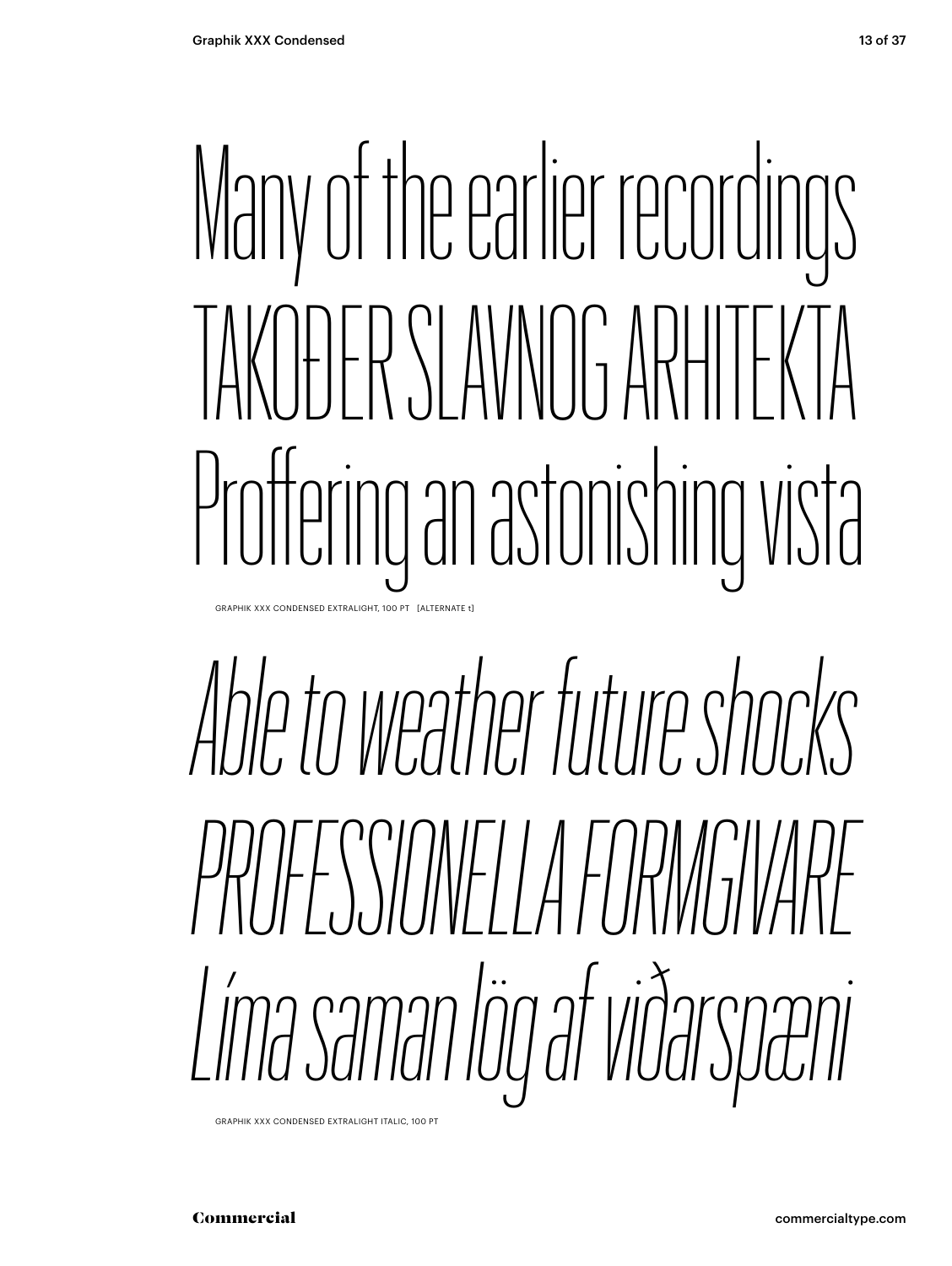### Au début des années 2004 PREOBLEČEJO IN SPOČIJEJO Conclusion & Potentialities

GRAPHIK XXX CONDENSED LIGHT, 100 PT

### *Many theatrical capacities AT THE FORE OF HER FIELDS Vanaf 1812 produceerde hij*

GRAPHIK XXX CONDENSED LIGHT ITALIC, 100 PT [ALTERNATE a]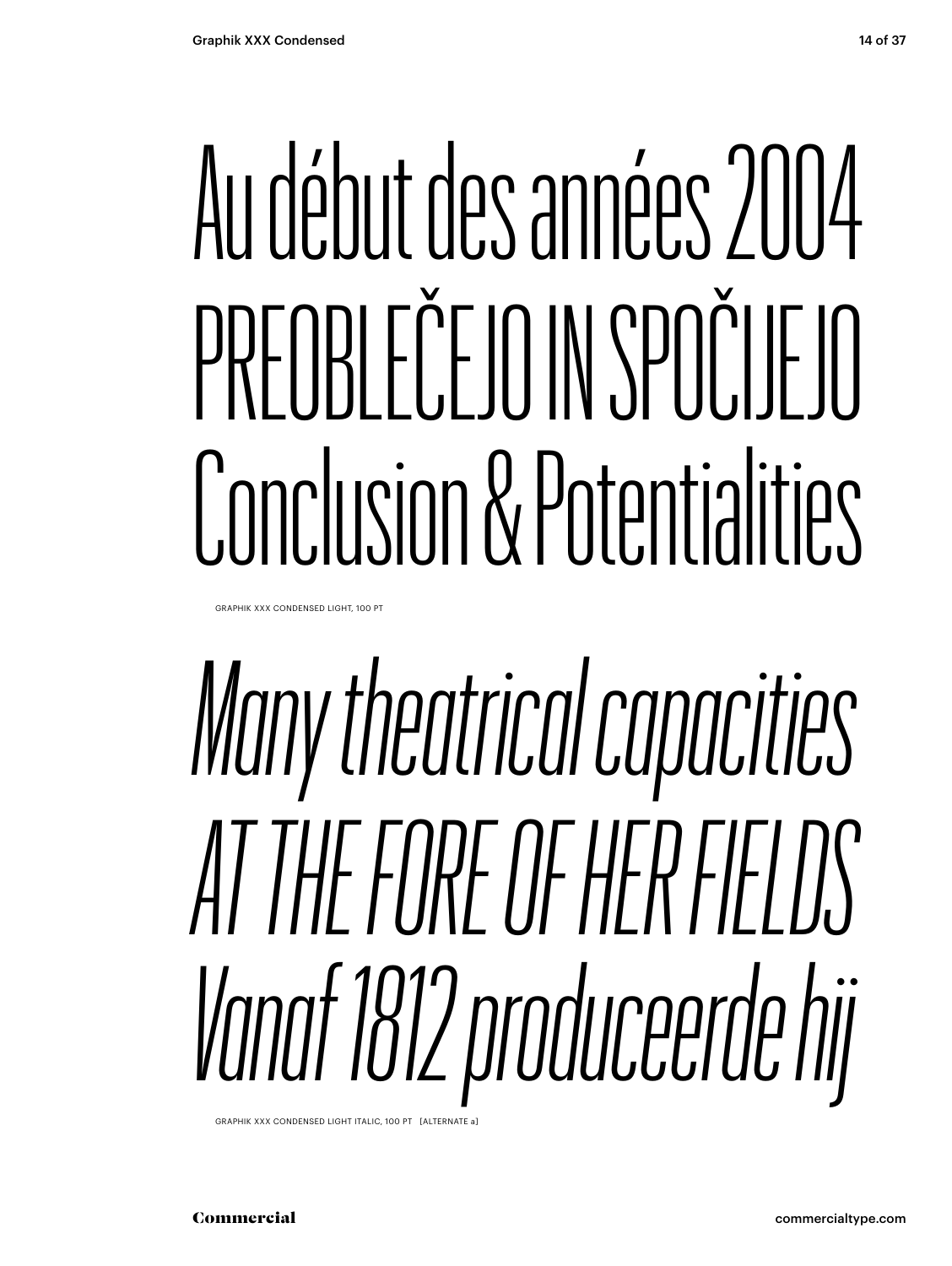### Aðrar mikilvægar borgir MAKABAGONG PANAHON Slashing prices by 84% GRAPHIK XXX CONDENSED REGULAR, 100 PT [ALTERNATE 9

## *The beautiful necessity ZAPPI KIEN JIEĦU ĦSIEB Top four key takeaways*

GRAPHIK XXX CONDENSED REGULAR ITALIC, 100 PT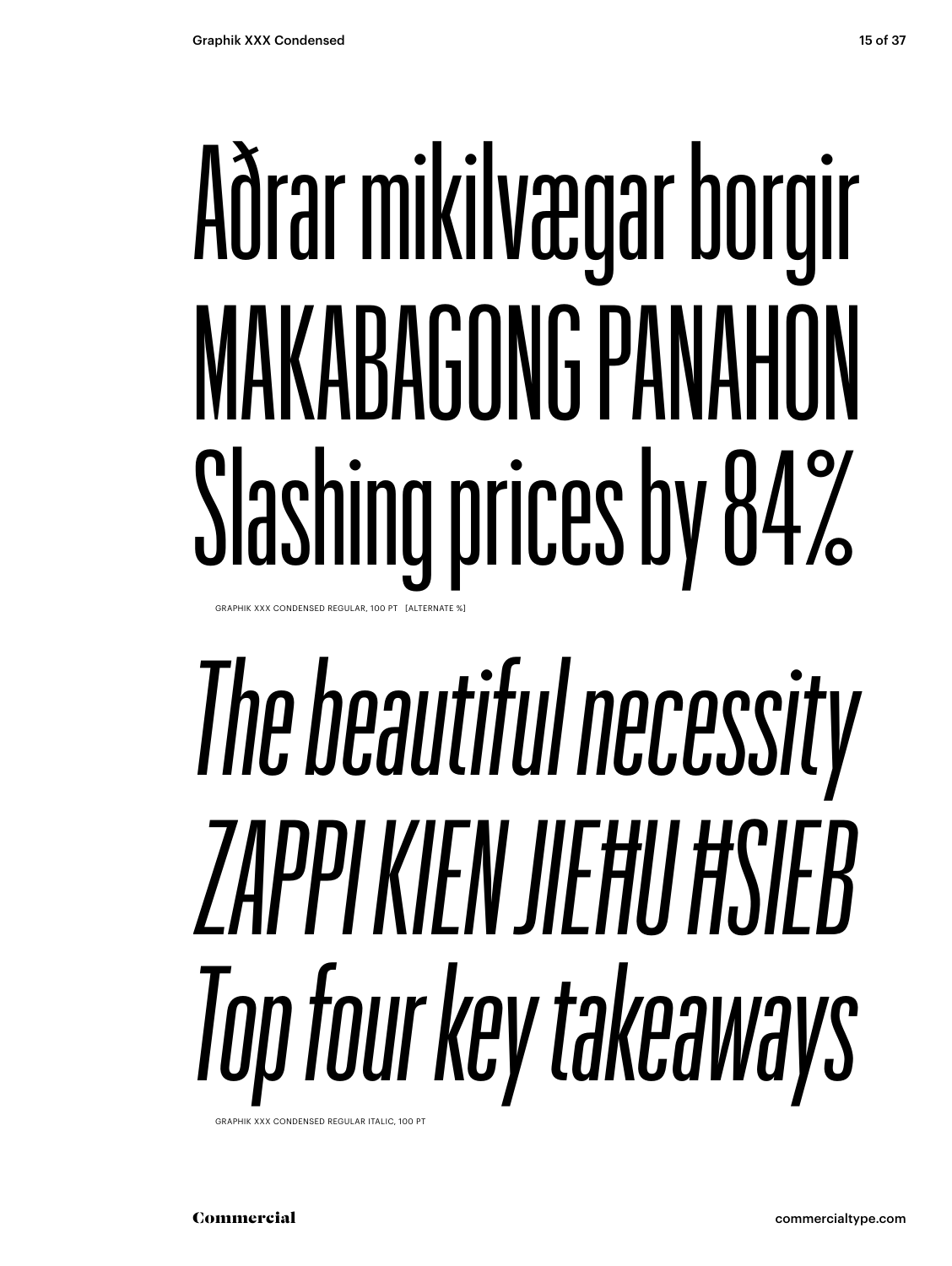### Tischler selbstständig LOSS OF BIODIVERSITY El principio de la gloria GRAPHIK XXX CONDENSED MEDIUM, 100 PT

## *Mosaic of '70s fashion ON NEWSSTANDS NOW Fontanalta on säilynyt*

GRAPHIK XXX CONDENSED MEDIUM ITALIC, 100 PT [ALTERNATE t ' ]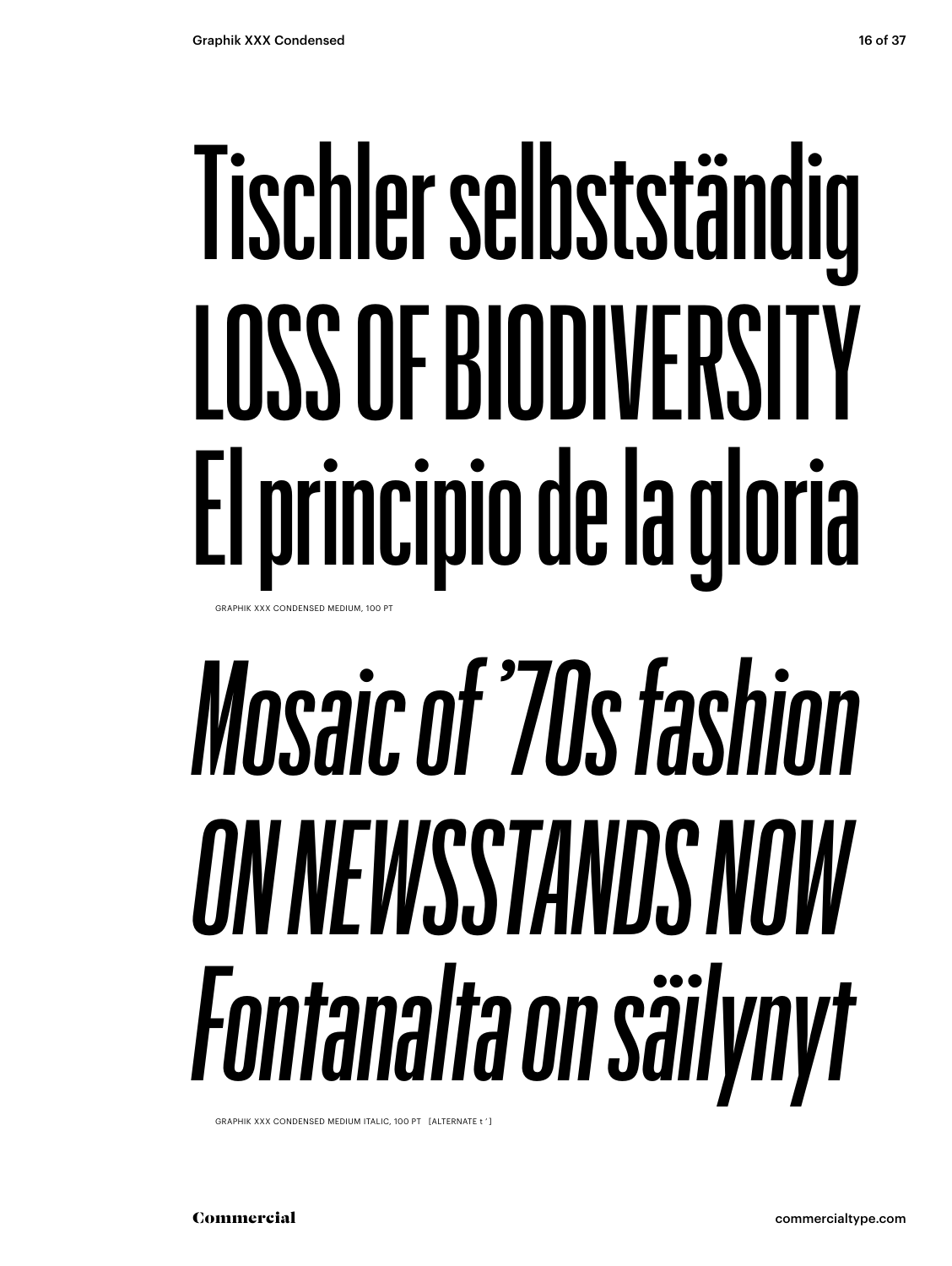### **Nearly 3100 members WITTY HAUTE CUISINE Sus método científico**

GRAPHIK XXX CONDENSED SEMIBOLD, 100 PT

## *Dans ces spiritualités SER FELSEFE Û OPTÎKÊ Her fierce legal battle*

GRAPHIK XXX CONDENSED SEMIBOLD ITALIC, 100 PT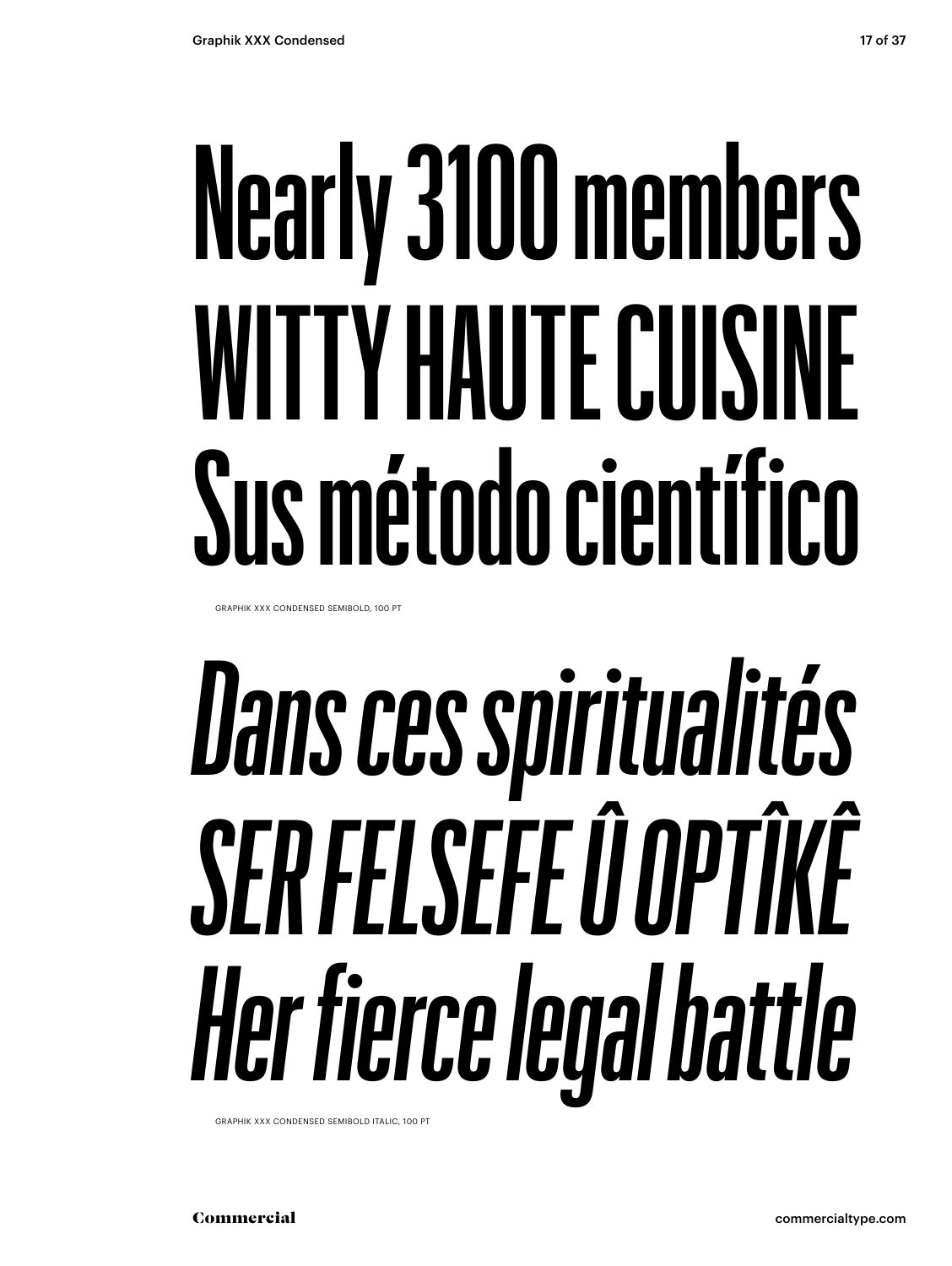## **2 miliuna di abbitanti EHUNKA GAZTA MOTA Theoretical Property**

GRAPHIK XXX CONDENSED BOLD, 100 PT

## *1971 Wonton Festival IMPORTANTE FUENTE Eye-catching display*

GRAPHIK XXX CONDENSED BOLD ITALIC, 100 PT [ALTERNATE a t]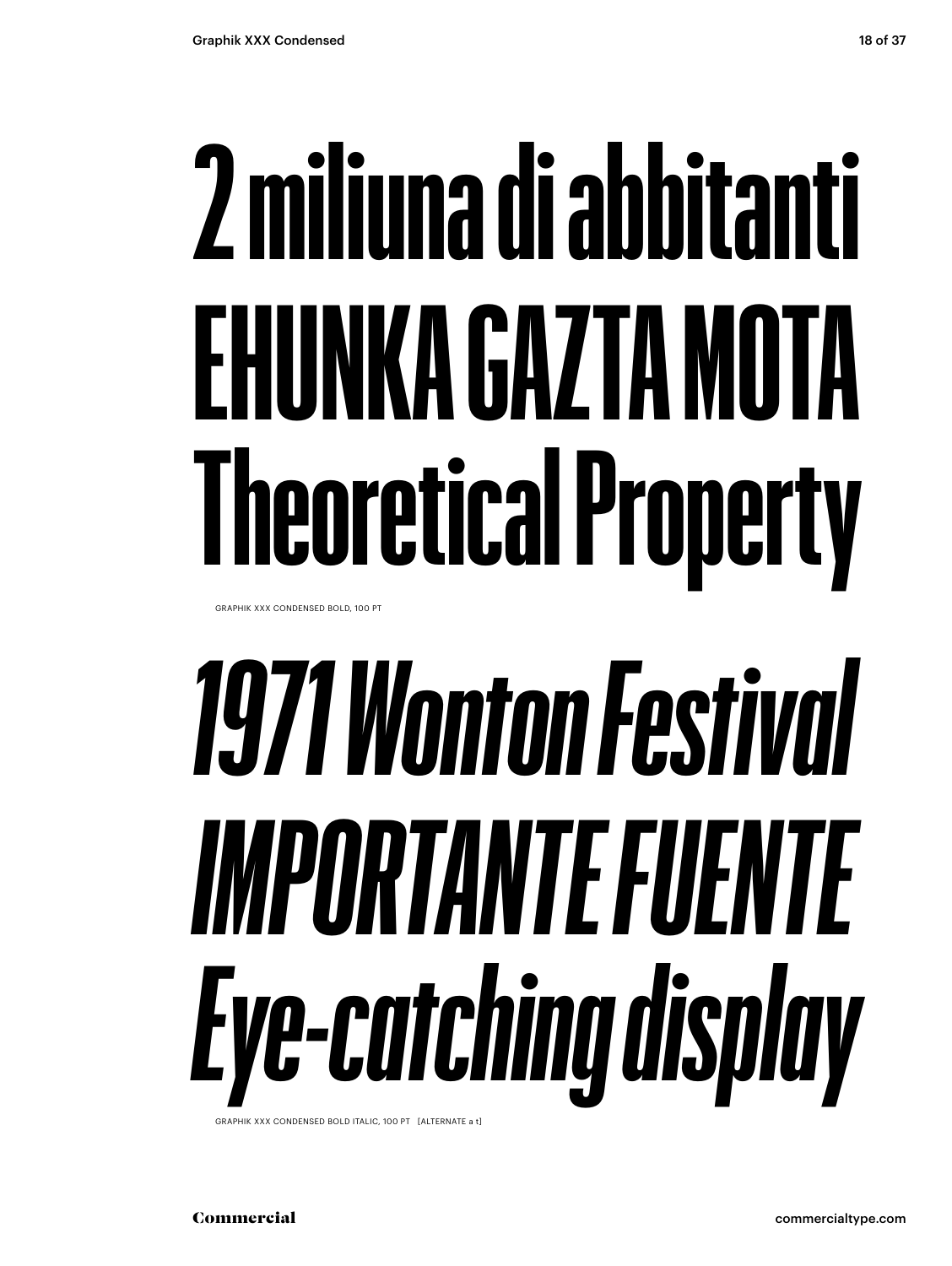### Village areas of yore LEVINUIM KOHVILIIK Sefydlwyd prifysgol GRAPHIK XXX CONDENSED BLACK, 100 PT

## *Urban beach culture TRADITIONAL CRAFT Des plants d'arabica*

GRAPHIK XXX CONDENSED BLACK ITALIC, 100 PT [ALTERNATE ' ]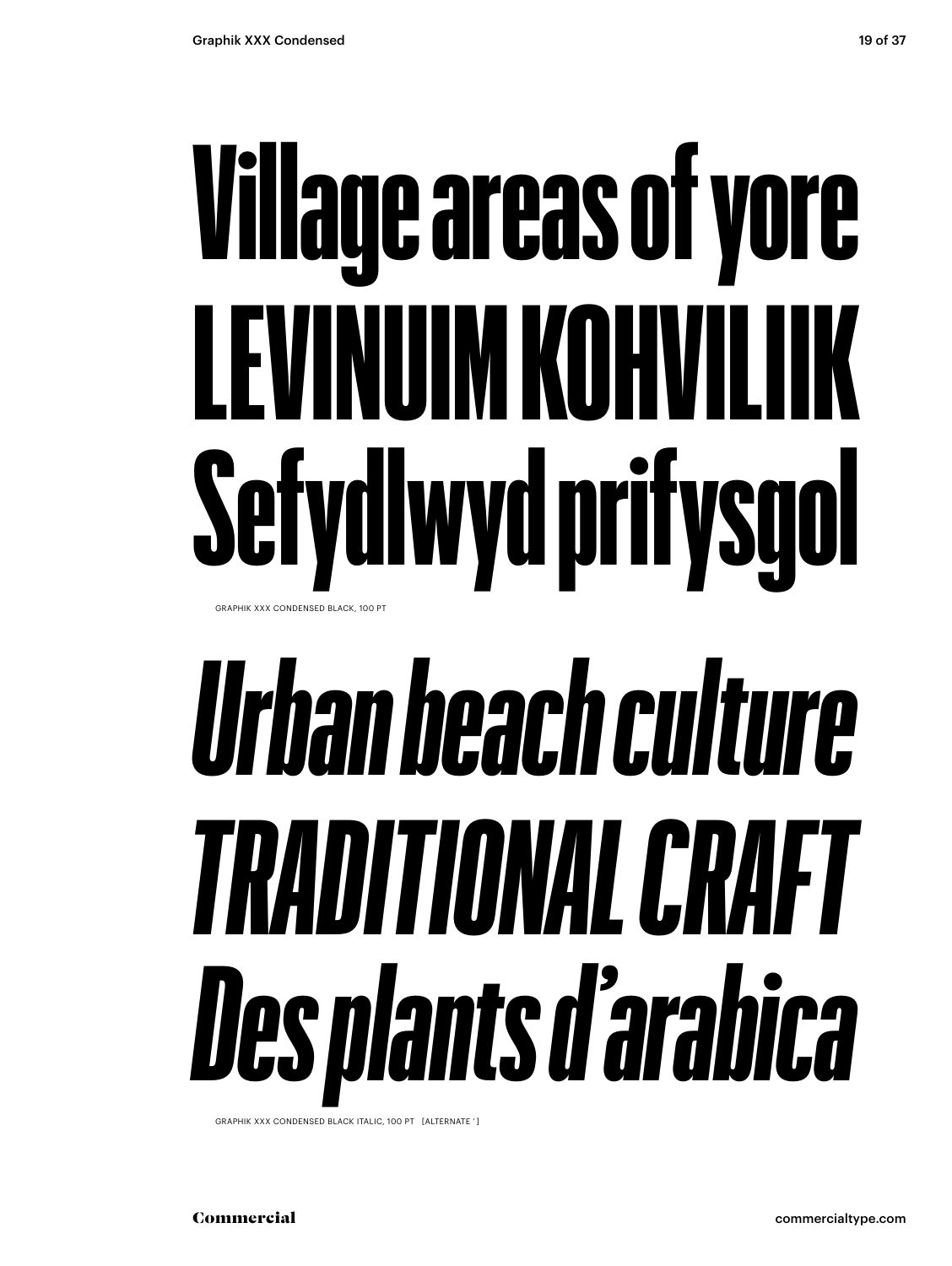### Milan & Paris shows INCREASE SUPPORT Toistuvat uudelleen

GRAPHIK XXX CONDENSED SUPER, 100 PT

## *Disappeared in 1918 ŻE IDEA WIECZNEGO Flash flood warning*

GRAPHIK XXX CONDENSED SUPER ITALIC, 100 PT [PROPORTIONAL OLDSTYLE FIGURES]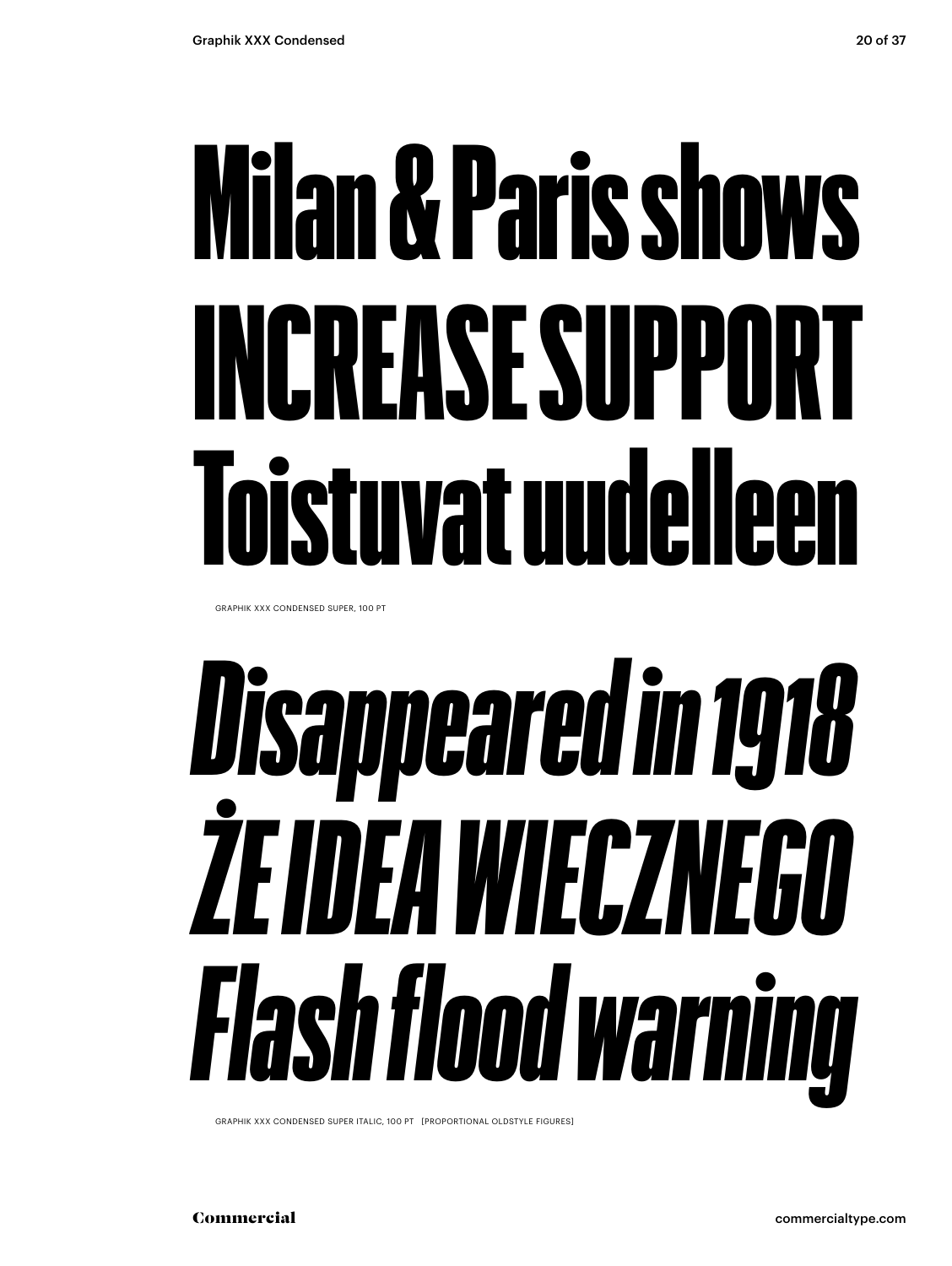

*A KÉZI FARAGÁSTÓL ELTÉRŐEN ÍGY GYORSABBAN Few adjustments to the regulatory frameworks*

### EN LA CIUDAD METROPOLITANA DE LONDRES A porticoed building and two smaler wings

GRAPHIK XXX CONDENSED EXTRALIGHT, 70 PT

GRAPHIK XXX CONDENSED THIN ITALIC, 70 PT

*LEVERAGE PAST EXPERTISE IN DATA SCIENCE Geregeld beschouwd als een microkosmos*

GRAPHIK XXX CONDENSED EXTRALIGHT ITALIC, 70 PT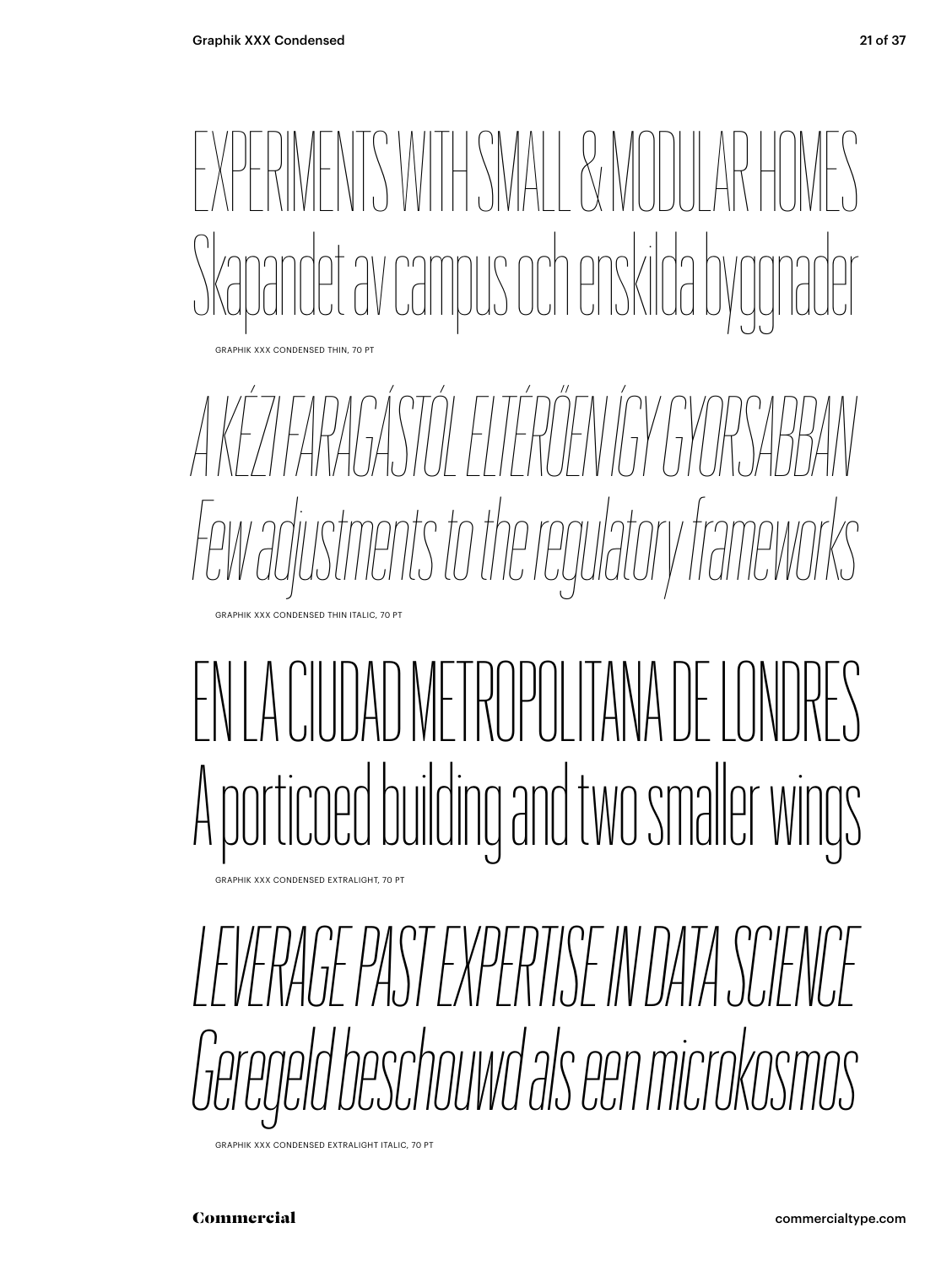

#### *MYRIAD COMPLEMENTARY FLAVORINGS Testing grounds for newer approaches* GRAPHIK XXX CONDENSED LIGHT ITALIC, 70

### 18,712-SQUARE-FOOT GREEN ROOF Consummate eager start-up pitch

APHIK XXX CONDENSED REGULAR, 70 PT [ALTERNATE t]

### *BÖYLE BUYURDU ZERDÜŞT'ÜN ANA As plantas que produzem madeira*

GRAPHIK XXX CONDENSED REGULAR ITALIC, 70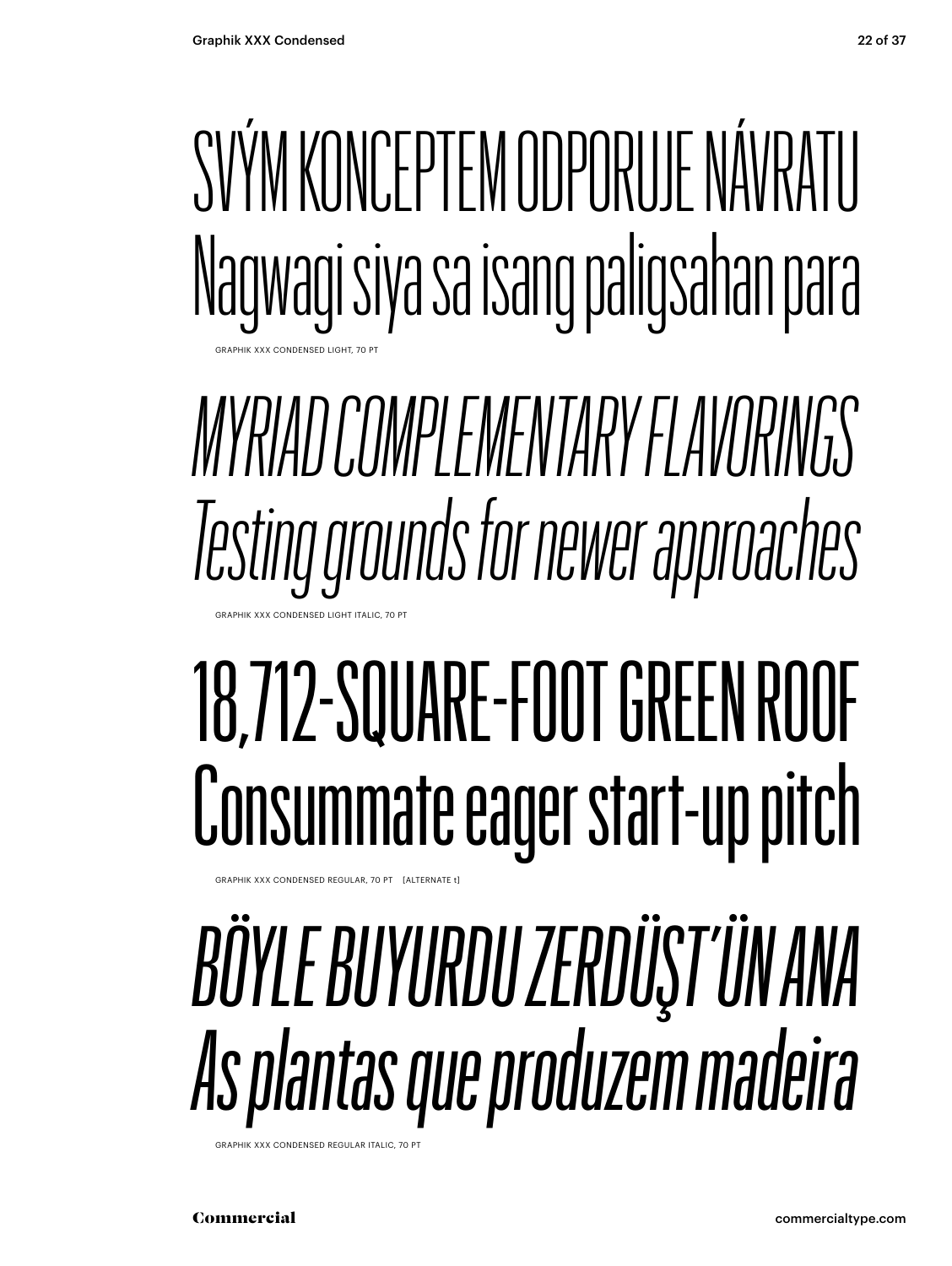### OFFERING AN UNUSUAL PROMISE Prices starting @ €2400/\$2852

GRAPHIK XXX CONDENSED MEDIUM, 70 PT [PROPORTIONAL OLDSTYLE FIGURES]

### *EXTRAVAGANZA OF HOSPITALITY Immersive learning atmosphere*

GRAPHIK XXX CONDENSED MEDIUM ITALIC, 70 PT

### **CREȘTEREA ANIMALELOR ESTE O Largest business marketplaces**

GRAPHIK XXX CONDENSED SEMIBOLD, 70 PT

### *EEN BIJPASSENDE VOETENBANK Está na concepção e realização*

GRAPHIK XXX CONDENSED SEMIBOLD ITALIC, 70 PT [ALTERNATE a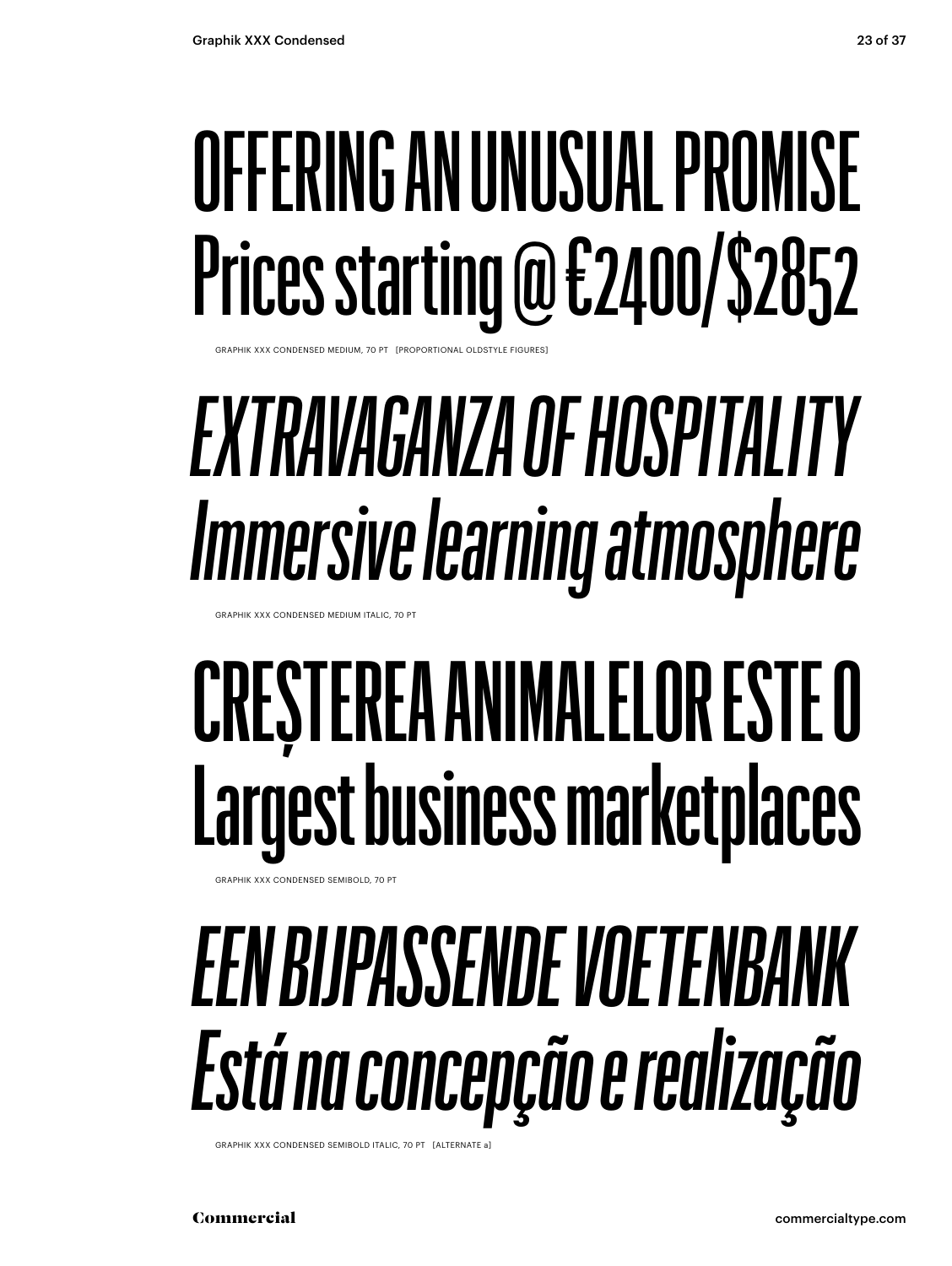### **PARHAILLAAN ON MENEILLÄÄN Le prime commesse pubbliche**

GRAPHIK XXX CONDENSED BOLD, 70 PT

### *INVESTIGATING AN OUTBREAK Produkten des Unternehmens*

GRAPHIK XXX CONDENSED BOLD ITALIC, 70 PT [ALTERNATE t]

### FINALLY ELECTED IN MID-1927 Slow, deliberative movement

GRAPHIK XXX CONDENSED BLACK, 70 PT

### *QUICK-WITTED TROUBADOUR Un dualismo sustancial entre*

GRAPHIK XXX CONDENSED BLACK ITALIC, 70 PT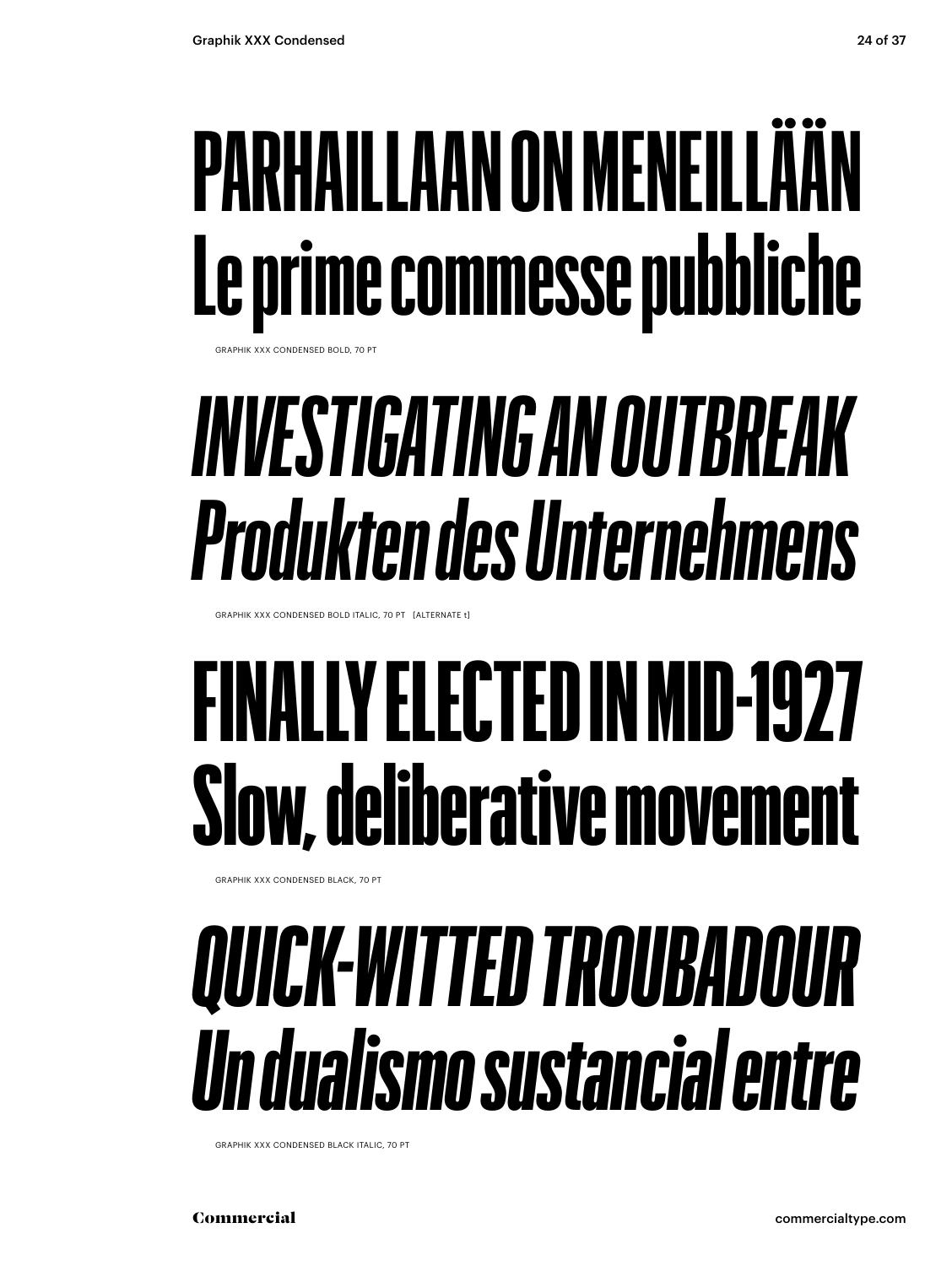### MULTITUDES OF FRIVOLITIES Bønner fra kaffeplanter som

GRAPHIK XXX CONDENSED SUPER, 70 PT

### *KULTA AT SUWERO NG GATAS Extra entry-level employees*

GRAPHIK XXX CONDENSED SUPER ITALIC, 70 PT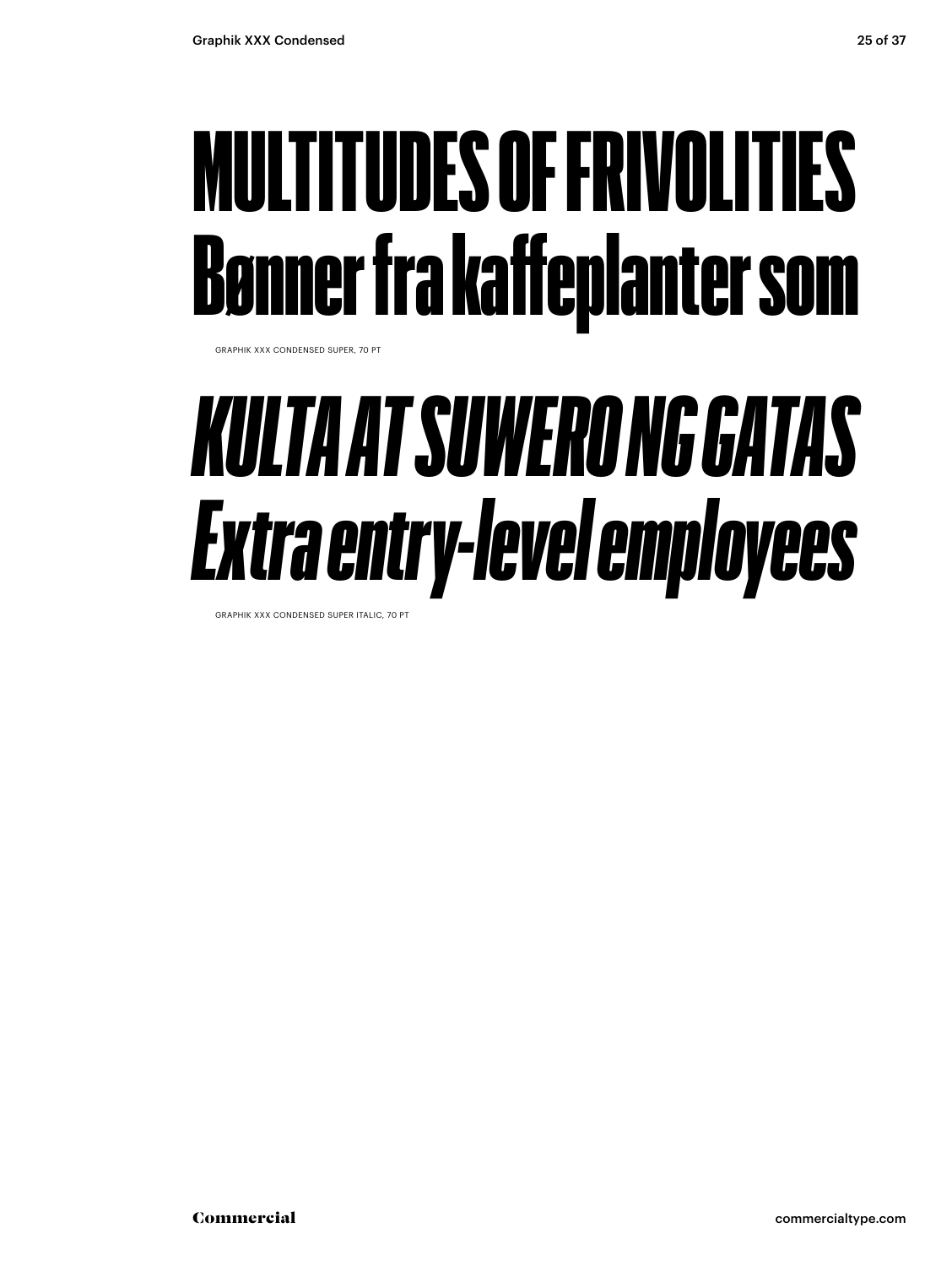Mulions served to provide an industrial edge to an otherwise organic enviornment IRED STABLE AND REASONABLE ECONOMIC GROWTH FOR THE FOLL *Berpendapat bahawa manusia akan berjaya mengatasi diri mereka sendiri, dan dia* GRAPHIK XXX CONDENSED THIN, THIN ITALIC

The service had recorded 49.31 in (125.27 cm) of rain as of Sunday morning DIESE ABGRENZUNGEN BEZIEHEN SICH ABER NUR AUF DIE IN GERINGER HÖHE *Recibió amplio reconocimiento durante la segunda mitad del siglo XIX como* XXX CONDENSED EXTRALIGHT, EXTRALIGHT ITALIC,

Este generică și vagă, întrucât în cadrul larg al "climatului temperat" ENCLOSED HERSELF IN AN INNER CIRCLE OF VERY POWERFUL WOMEN *In the adjoining wing you'll discover the master bedroom & en-suite*

GRAPHIK XXX CONDENSED LIGHT, LIGHT ITALIC, 40 PT [ALTERNATE s , ' " "]

#### Pour les marchés d'exportation du commerce international THE WATERWAY SPILLED HIGH OVER & FAR BEYOND ITS BANK *Strove to understand history and examine the implications*

GRAPHIK XXX CONDENSED REGULAR, REGULAR ITALIC, 40 PT [ALTERNATE a]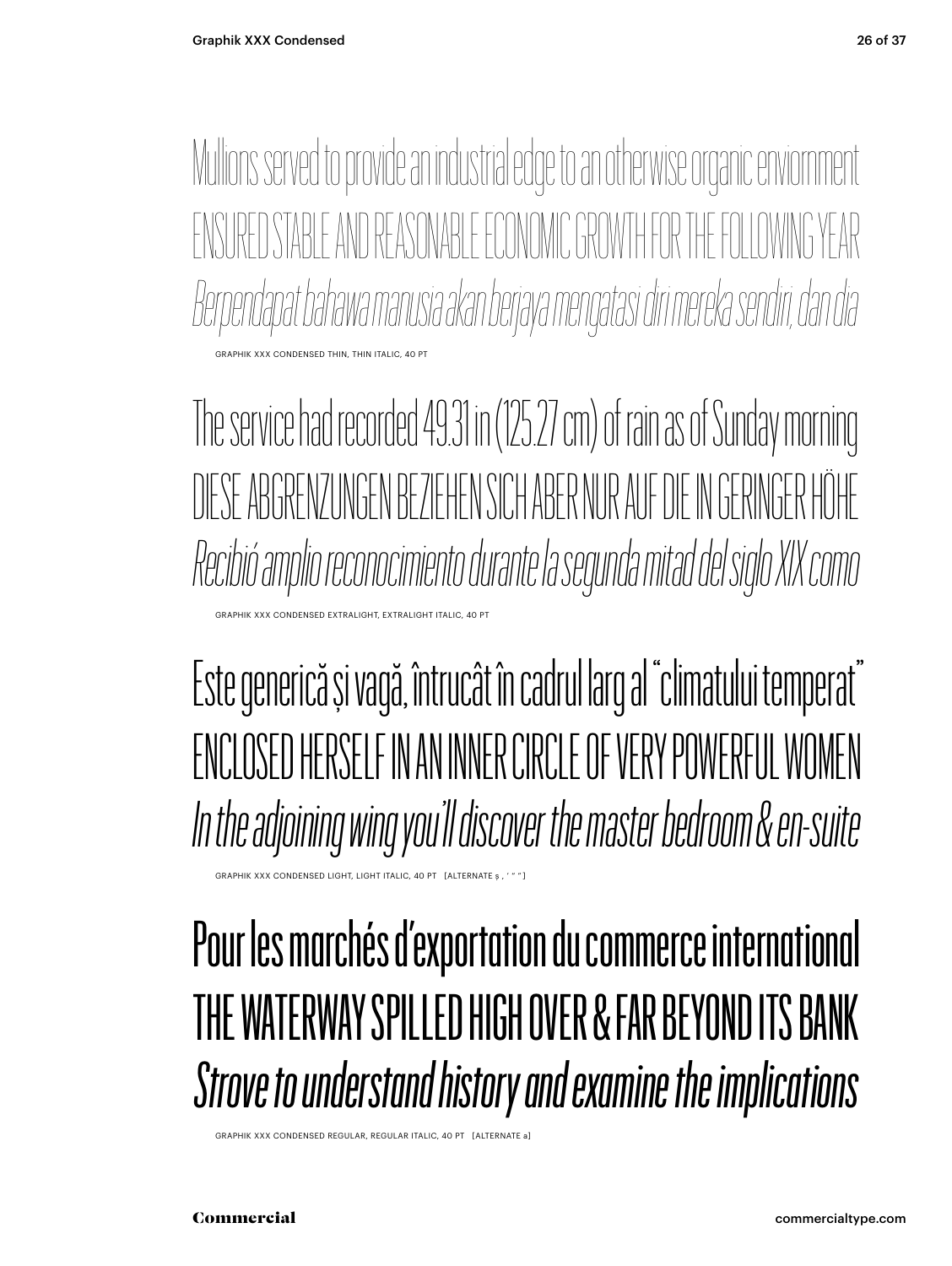#### £375.4 million aid package they'd labored on for months EUROOPASSE JÕUDIS KOHVIJOOMISE KOMME 4. SAJANDIL *Depănătoarea cu care se desfășoară sculurile vopsite și*

PHIK XXX CONDENSED MEDIUM, MEDIUM ITALIC, 40 PT

#### **Nel 1935 è stata scoperta in Guinea una nuova specie di CHARMING AND CULTIVATED SUSTAINABLE LANDSCAPES**  *Vyučil se stolařem a v rodišti založil řemeslnickou dílnu*

HIK XXX CONDENSED SEMIBOLD, SEMIBOLD ITALIC, 40

#### **Csökkentett koffeintartalom található; ennek neve a YÜZÖLÇÜMÜ YAKLAŞIK 542.060 KILOMETREKAREDIR** *To retain any system of values in the absence of their*

GRAPHIK XXX CONDENSED BOLD, BOLD ITALIC, 40 PT

#### Managed to achieve an unforgettable visual impact BASED THE SPACE'S PROGRAMMING ON THE SQUARE *En parallèle il expérimente des assemblages et des*

GRAPHIK XXX CONDENSED BLACK, BLACK ITALIC, 40 PT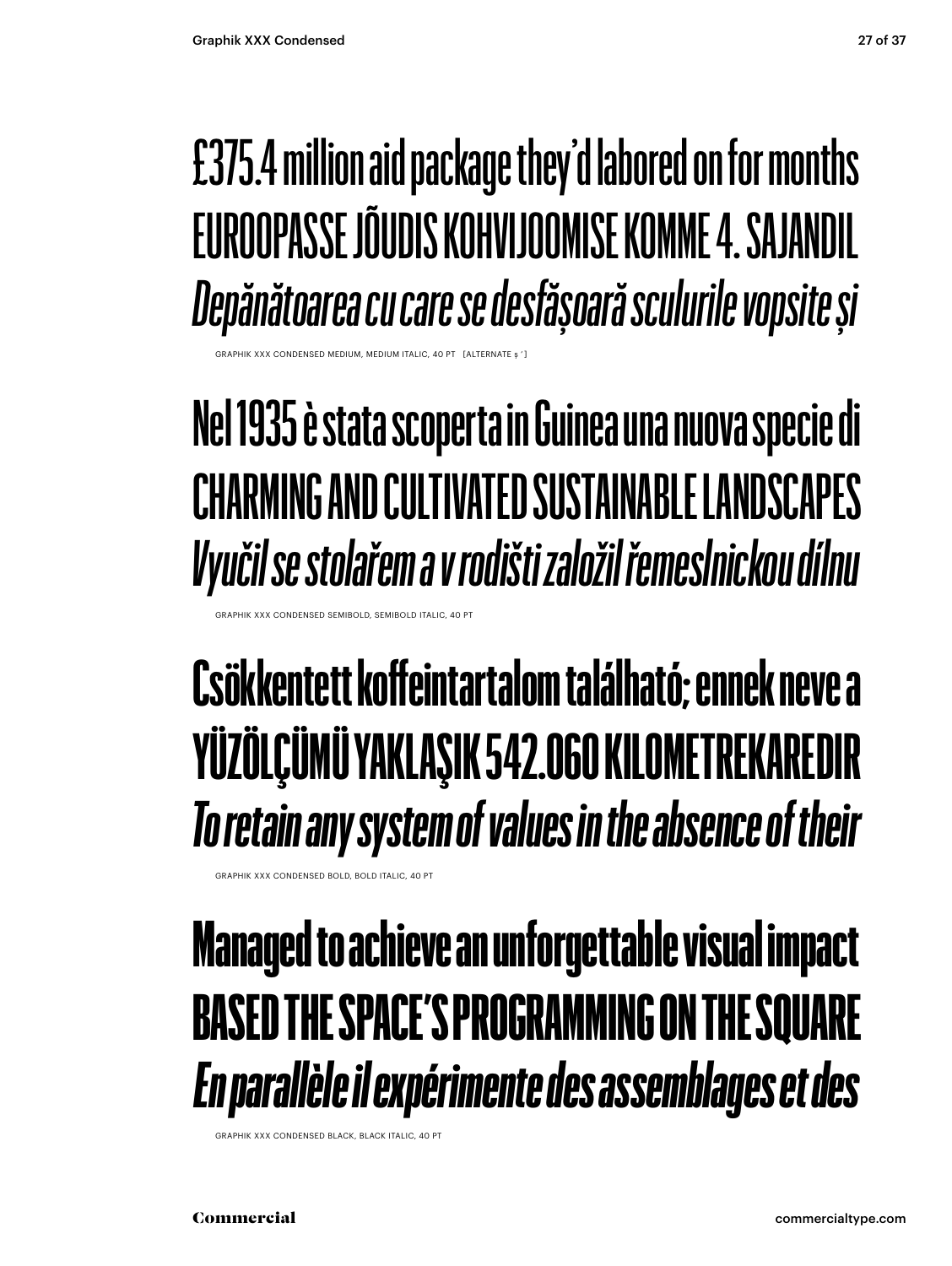#### Tsien jier letter foarmen sy de earste Germaanske STATUTTERNE FRA 1932 BLEV DET PRÆCISERET, AT Were able to maintain strong alliances with tribes

GRAPHIK XXX CONDENSED SUPER, 40 PT

#### *Nors derlių nuimti ir mechanizuotai tačiau didžioji MOSTLY CONNECTED TO FIVE MAJOR TRADE ROADS Requires almost eight months of meticulous labor*

GRAPHIK XXX CONDENSED SUPER ITALIC, 40 PT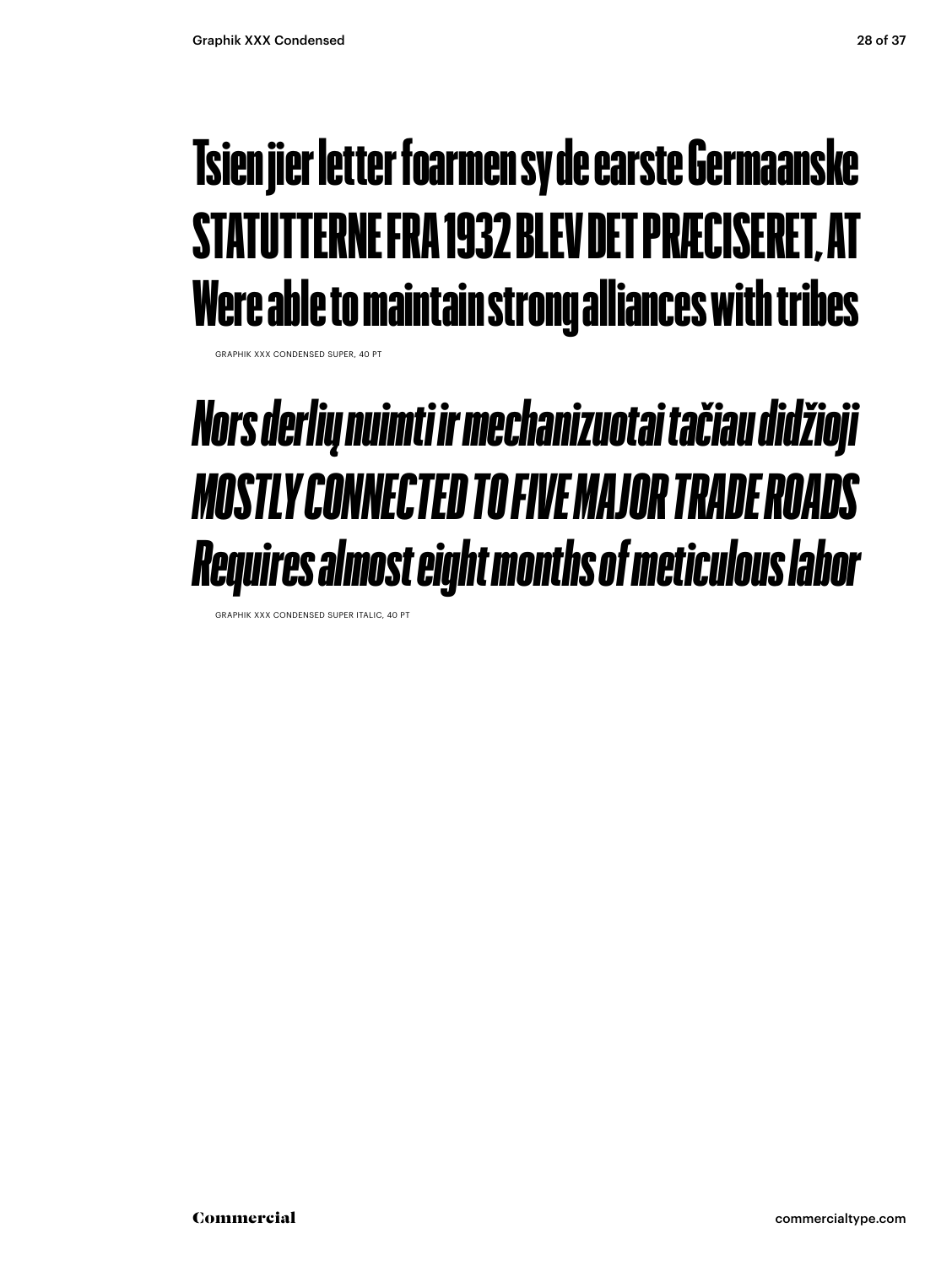Kromě již zmíněné linky mezi letištními budovami na letišti zastavují mezistátní i vnitrostátní dálkové vlaky, regionální a S-Bahn vlaky to "S 15-YEAR TENURE CULMINATED IN MARKED—SOME MIGHT SAY OPERATIC—ACCUSATIONS OF GROSS FINANCIAL *The so-caled "respectable families" continued to dwel in the buildings just south of 27th Ave. throughout the 19th and 20th centuries* GRAPHIK XXX CONDENSED THIN, THIN ITALIC, 25 PT

Jadian biologi seringnya mempunyai kegunaan khusus seperti penderia magnet di dalam bakteria magnetotaktik (Fe<sub>3</sub>O<sub>4</sub>) THOUSANDS OF LISTINGS IN AREAS SUCH AS NORFOLK, ANNAPOLIS, ATLANTIC CITY, SAVANNAH, CHARLESTON & MIAMI BEACH *In the years leading up to Smyth's ouster, he'd unquestionably become one of the most powerful lawmakers in the county* GRAPHIK XXX CONDENSED EXTRALIGHT, EXTRALIGHT ITALIC, 25 PT

Unter den derzeitigen Mitgliedsstaaten des Commonwealth sind nur 16 Realms, dagegen 34 Republiken und TEOLLISUUS TYÖLLISTI 27 % KANTONILAISISTA; ALKUTUOTANTO (MAA- JA METSÄTALOUS) TYÖLLISTI VAIN 24,6 % *Different methods can be used to define Southern Europe, including political, economic & cultural attributes* GRAPHIK XXX CONDENSED LIGHT, LIGHT ITALIC, 25 PT

These newer projects employed both poured-in-place concrete and perforated concrete block THE STOCK PRICE HAS CLIMBED 16.5% IN THE PAST SIX MONTHS, WITH FORECASTS PREDICTING A *Les effets de la bioconstruction peuvent être localement contrés par ceux d'un phénomène dit* GRAPHIK XXX CONDENSED REGULAR, REGULAR ITALIC, 25 PT [ALTERNATE %]

Sharks have complicated dermal corsets made of flexible collagenous fibers arranged in a MEÐAL ÞESS SEM SAMVELDIÐ STENDUR FYRIR ERU SAMVELDISLEIKARNIR, NÆRST STÆRSTA *Los estromatolitos, montículos algales y arrecifes coralinos poseen algunas necesidades*

GRAPHIK XXX CONDENSED MEDIUM, MEDIUM ITALIC, 25 PT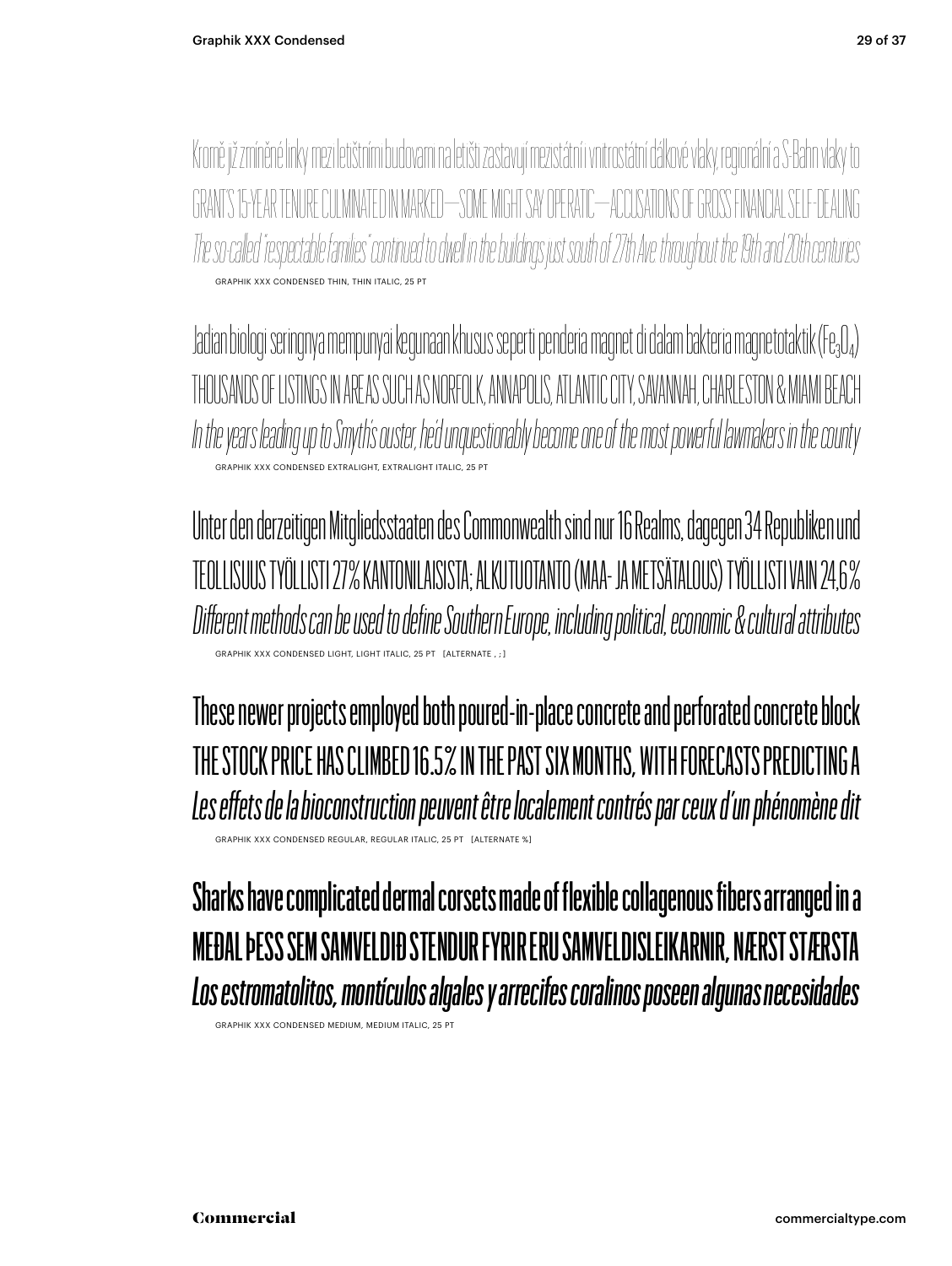**De 13 nordamerikanske koloniers løsrivelse fra den britiske krone og oprettelsen af USA SUPRAFAȚA TOTALĂ ESTE DE 472.964,404 KM2, IAR POPULAȚIA DE 14.573.654 (ÎN 2005)** *L'Empire austro-hongrois fut dissous et la Bohême fut intégrée en 1934 dans la nouvelle*

GRAPHIK XXX CONDENSED SEMIBOLD, SEMIBOLD ITALIC, 25 PT [ALTERNATE Ţ a , ' ]

**An important figure in 20th century plant evolution and systematics & biogeography OTHER FACTIONS OF WHICH HAVE PARTICIPATED IN MUTUALLY BENEFICIAL ACTIVITIES** *Nod yw cael gwybod am wir ystyr pethau a'u hanfod ac felly mae'n astudio yn bennaf* GRAPHIK XXX CONDENSED BOLD, BOLD ITALIC, 25 PT

Personální unie by neměla být zaměňována s dynastickou unií, jíž se označují dva a THESE TWO CLASSES ARE SUBDIVIDED INTO SUBCLASSES AND THEN SUPERORDERS *This appearance of a significant trait led a subclade down a new evolutionary path*

GRAPHIK XXX CONDENSED BLACK, BLACK ITALIC, 25 PT

Metaphysikkritik begleiten die metaphysischen Systemversuche von Anfang an HAMPIR 17% DARI TOTAL PENDIIDIIK MENGANIIT AGAMA GEREJA KAT *She'd established the divergence of polar and brown bears at 401,000 years ago*

GRAPHIK XXX CONDENSED SUPER, SUPER ITALIC, 25 PT [ALTERNATE t]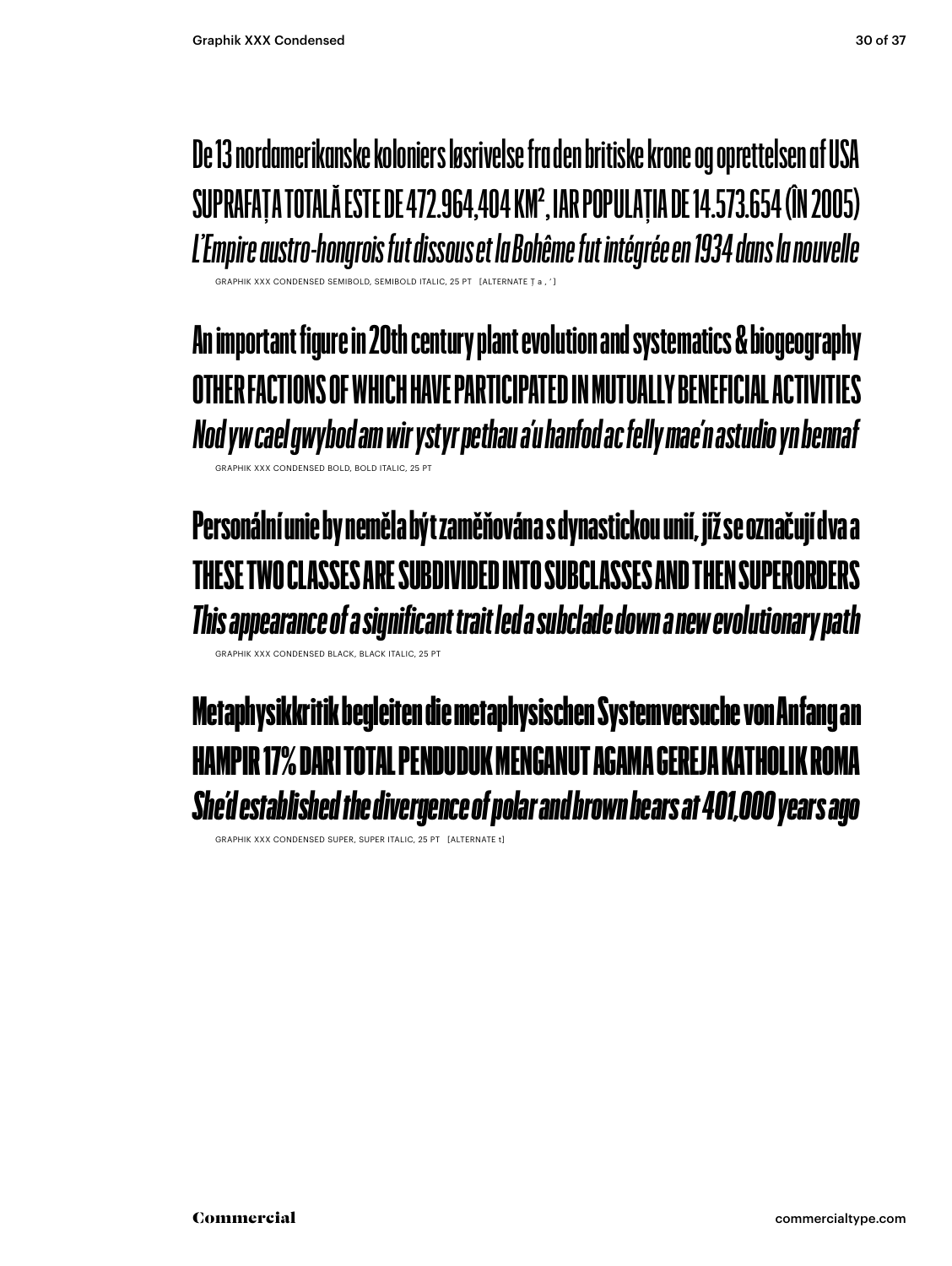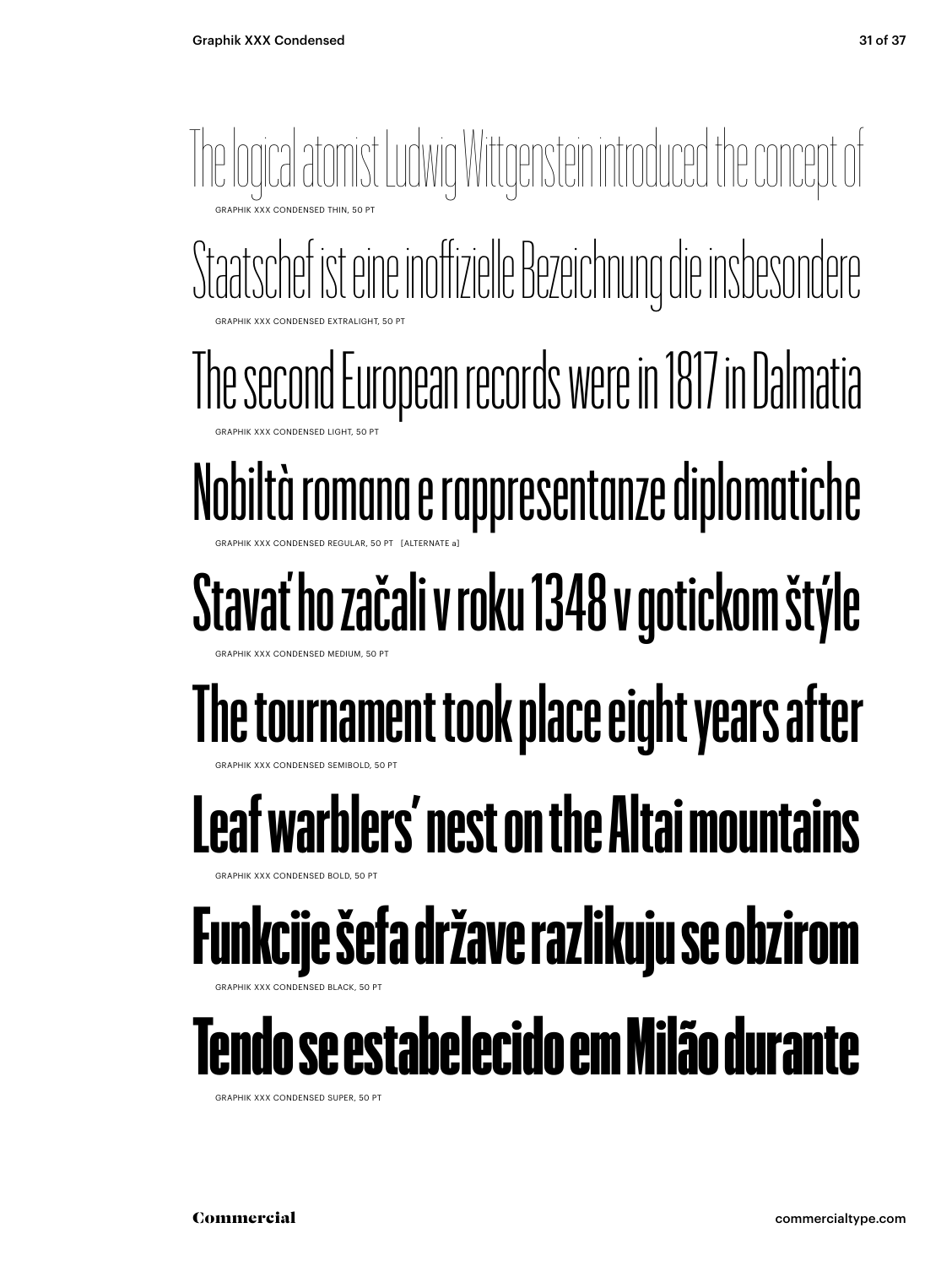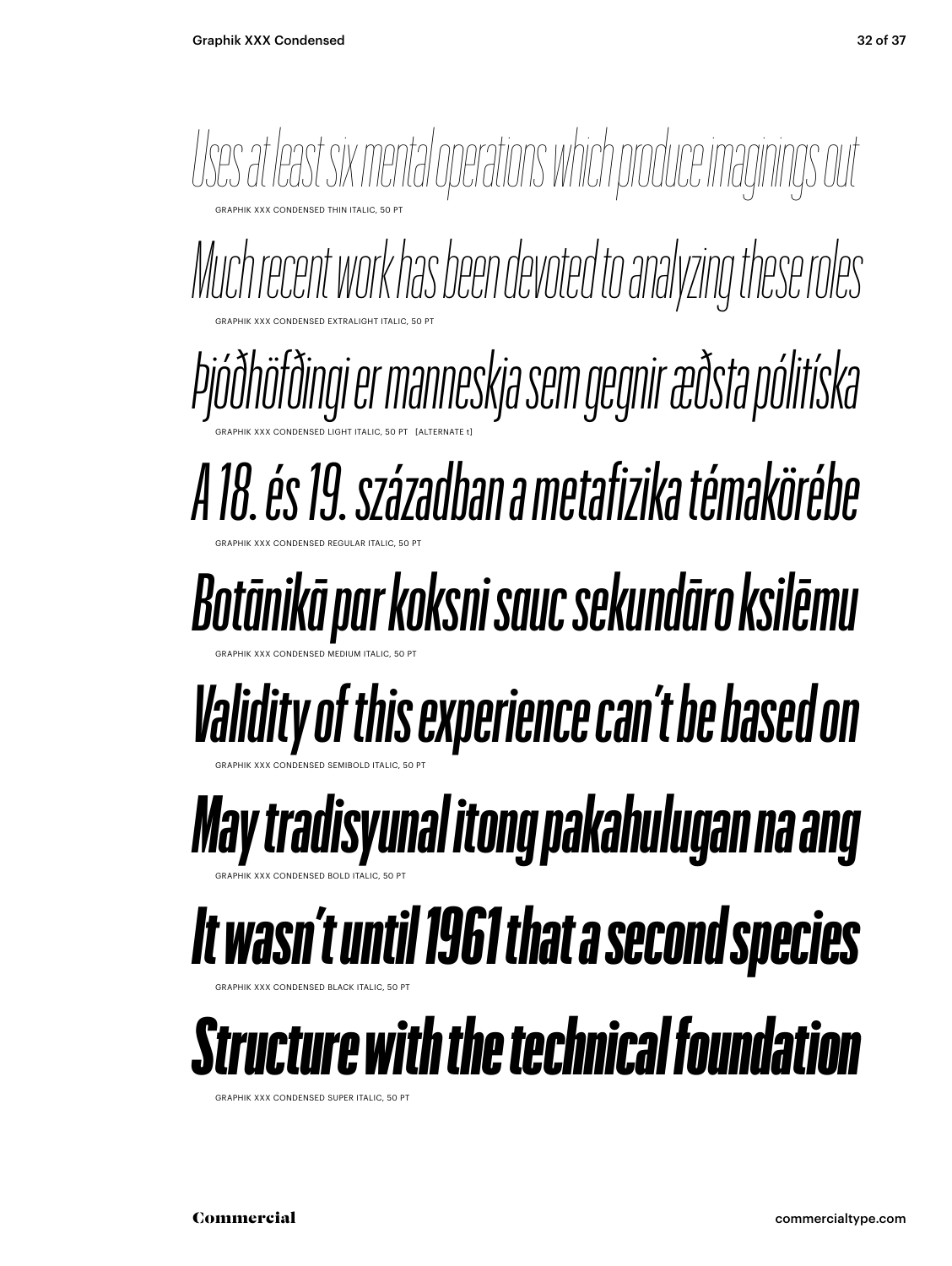| <b>UPPERCASE</b>                               | ABCDEFGHIJKLMNOPORSTUVWXYZ                                                                                                    |
|------------------------------------------------|-------------------------------------------------------------------------------------------------------------------------------|
| LOWERCASE                                      | abcdefghijklmnopqrstuvwxyz                                                                                                    |
| STANDARD PUNCTUATION                           | $[i,2,---()[[] \} /    \& \textcircled{a}$ *""'',,«» $\circ \$ \cdot \P$ <sup>†</sup> *©                                      |
| ALL CAP PUNCTUATION                            | $ \dot{l}$ ----()  {}/ \@«»()                                                                                                 |
| LIGATURES                                      | ff fi fl                                                                                                                      |
| PROPORTIONAL LINING<br>default figures         | $$£E¥1234567890¢f%%$ <sup>00</sup> #° < + = - x ÷ > < = $*$ + s = '                                                           |
| PROPORTIONAL OLDSTYLE                          | <b>SEE¥1234567890</b>                                                                                                         |
| PREBUILT FRACTIONS                             | $\frac{1}{2}$ $\frac{1}{3}$ $\frac{2}{3}$ $\frac{1}{4}$ $\frac{3}{4}$ $\frac{1}{8}$ $\frac{3}{8}$ $\frac{5}{8}$ $\frac{1}{8}$ |
| <b>NUMERATORS &amp;</b><br><b>DENOMINATORS</b> | 1234567890/1234567890                                                                                                         |
| <b>SUPERSCRIPT &amp;</b><br><b>SUBSCRIPT</b>   | 1234567890<br>$\ $ 1234567890                                                                                                 |
| STYLISTIC ALTERNATES                           | at ß "; """ ", %% GĶĻŅŖŞŢ áăâäàāąåãģķļņŗşţţţtŧ                                                                                |
| <b>ACCENTED UPPERCASE</b>                      | ÁÂÀÄÅÃĂĀĀĄÅÆÆÇĆČĈĊĎĐÉÊÈËËĖĒĘĞĜĢĠĦĤÍÎÌĬĪJĨĬĴĶŁ<br>ĹĽĻĿÑŃŇŅŊÓÔÒŎÕŐŌØØŒŔŘŖŠŚŞ\$SÞŤŢŦÚÛÙÜŬŰŪŲŮ<br>ŨŴŴŴŴÝŶŸŸIJŽŹŻ                  |
| ACCENTED LOWER CASE                            | áâàäåããāaåææçćčĉċďđðéêèëĕēeçğĝģġħĥıíîìïījĩĭĵ ķłĺ<br>lllfnnnnndddööööøøerrifdsssssbtttuûuüüüüüww<br>ŴŴýŷŷijžźż                 |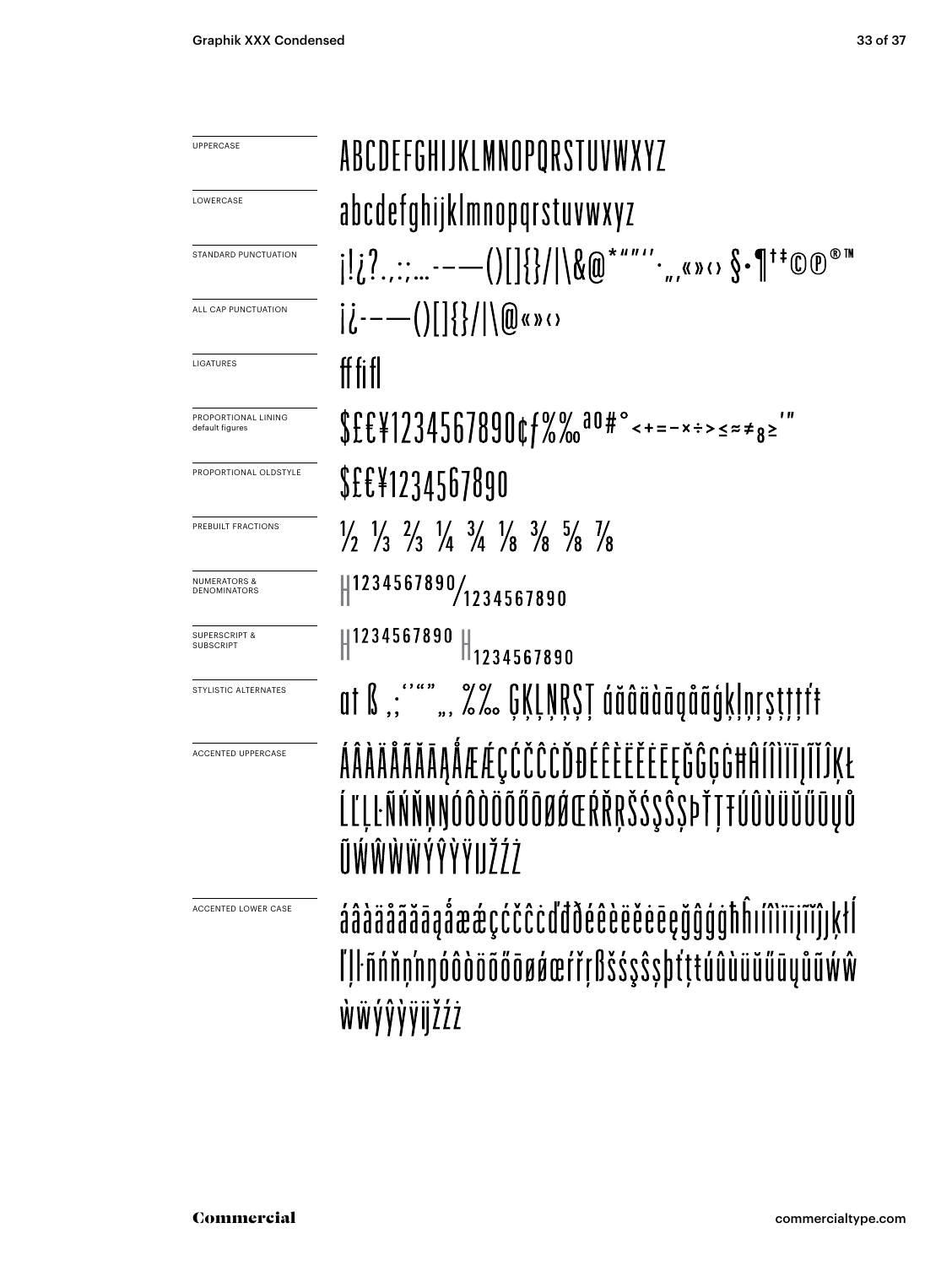ABCDEFGHIJKLMNOPORSTUVWXYZ UPPERCASE **LOWERCASE** abcdefghijklmnopqrstuvwxyz STANDARD PUNCTUATION  $|i^{---}()||\{2\}||\mathbf{0}$ «» $\circ$ ALL CAP PUNCTUATION LIGATURES ff fi fl  $$fff$  / 1234567890¢ f %% a0#° < + = - x ÷ > < =  $*$ PROPORTIONAL LINING default figures PROPORTIONAL OLDSTYLE *S££¥1234567890*  $\frac{1}{2}$   $\frac{1}{3}$   $\frac{2}{3}$   $\frac{1}{4}$   $\frac{3}{4}$   $\frac{1}{8}$   $\frac{3}{8}$   $\frac{5}{8}$   $\frac{7}{8}$ PREBUILT FRACTIONS  $\frac{1}{2}$ 1234567890/1234567890 NUMERATORS & **DENOMINATORS**  $\parallel$ 1234567890  $\parallel$ 1234567890 SUPERSCRIPT & SUBSCRIPT at ß "; """ ", *%%* GĶĻŅŖŞŢ áăâäàāąåãģķļņŗşţţţft STYLISTIC ALTERNATESÁÂÀÄÄÃĂĀĄÅÆÆÇĆČĈĈĎĐÉÊÈËĔĒĘĞĜĢĠĦĤÍÎÌĨĪJĨĬĴĶŁ ACCENTED UPPERCASE ĹĽĻĿÑŃŇŅŊÓÔÒÖÕŐŌØŔŒŔŘŖŠŚŞŜSÞŤŢŦÚÛÙÜŬŰŨŲŮ ĨĬŴŴŴŴÝŶŶŸIJŽŹŻ áâàäåããāaåææçćčĉcďđðéêèëëëeeğĝģġħĥıíîìīijĩĭĵıķłl ACCENTED LOWER CASE ľļŀñńňņ'nŋóôòöõőōøøœŕřŗßšśşŝṣþťţŧúûùüŭűūyůũẃŵ ŴŴ*Ý*ŶŶŸijŽŹŻ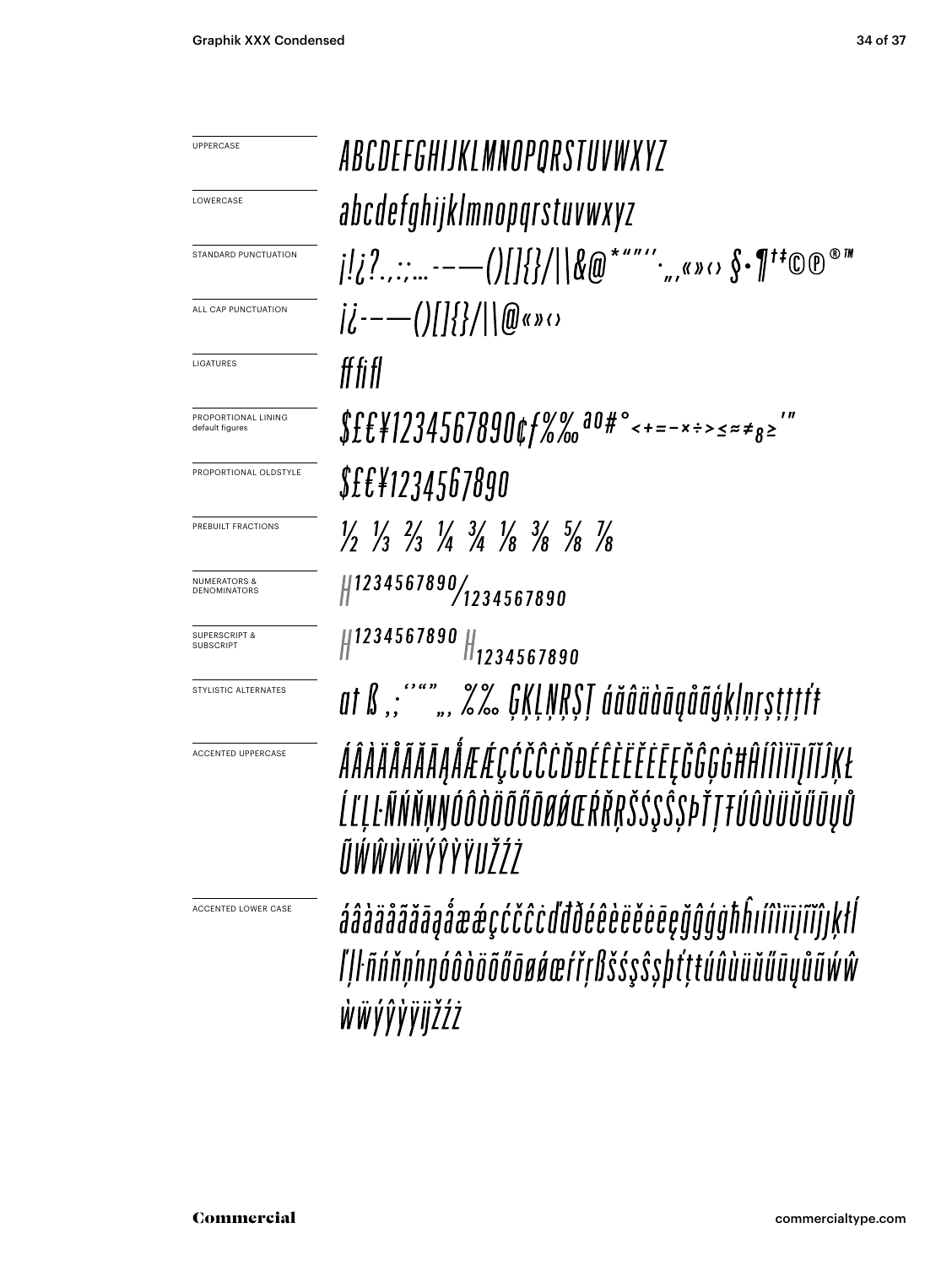PROPORTIONAL LINING default figures ALL CAPS opens up spacing, moves punctuation up **OPENTYPE FEATURES** FAMILY WIDE **DEACTIVATED ACTIVATED** PROPORTIONAL OLDSTYLE Sale Price: \$3,460 €1,895 Originally: **\$7,031 £9,215** ¿Fish & «Chips» @ £4.65? FRACTIONS ignores numeric date format SUPERSCRIPT/SUPERIOR SUBSCRIPT/INFERIOR DENOMINATOR for making arbitrary fractions **LANGUAGE FEATURE**<br>Română (Romanian) s accent Sale Price: \$3,460 €1,895 Originally: **\$7,031 £9,215**  $21/03/10$  and  $21/18$  460/920  $21/03/10$  and  $2\frac{1}{18}$   $^{460}/_{920}$  $x158 + y23 \times z18 - a4260$   $x^{158} + y^{23} \times z^{18} - a^{4260}$  $x158 + y23 \times z18 - a4260$   $x_{158} + y_{23} \times z_{18} - a_{4260}$ 0123456789 0123456789 0123456789 0123456789 0123456789 0123456789 0123456789 0123456789

¿FISH & «CHIPS» @ £4.65?

| Sale Price: | \$3,460 £1,895 |
|-------------|----------------|
| Originally: | \$7,031 £9,215 |
| Sale Price: | \$3,460 £1,895 |
| Originally: | \$7,031 £9,215 |

ÎNSUŞI conştiința ştiințifice ÎNSUȘI conștiința științifice

NUMERATOR for making arbitrary fractions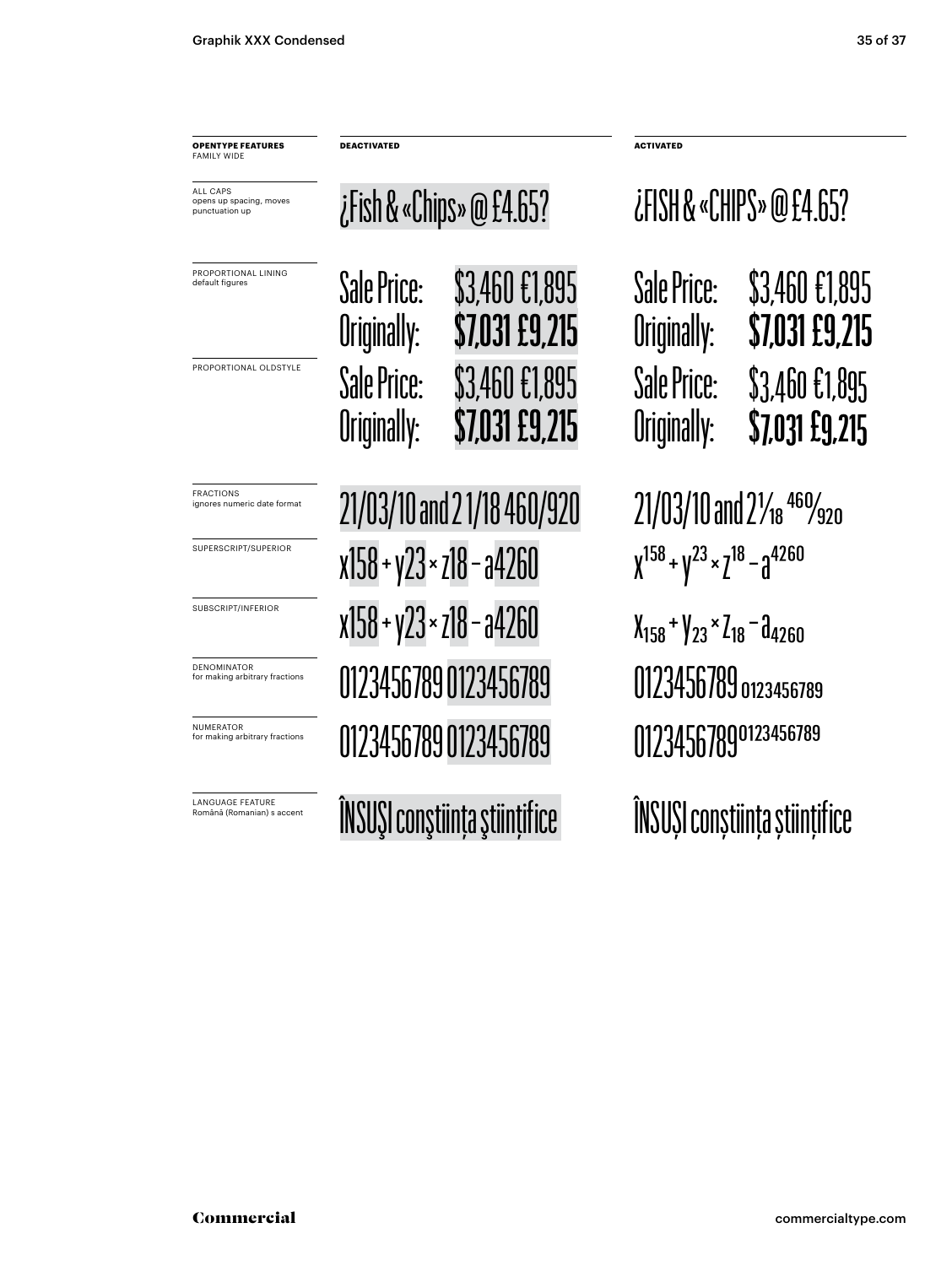**OPENTYPE FEATURES** ROMAN & ITALIC

STYLISTIC SET 01 alternate a

STYLISTIC SET 02 alternate t

STYLISTIC SET 03 alternate ß

STYLISTIC SET 05 rounded commas and quotes

STYLISTIC SET 06 circular % ‰

STYLISTIC ALTERNATES Illustrator/Photoshop

**DEACTIVATED ACTIVATED**

Dissonant artistic accompaniment Intent on these Beckettian realities Weltweit größte Einschlußkomplex Weltweit größte Einschlußkomplex "Perfect; let's start, then," she said "Perfect; let's start, then," she said Returns of 79‰ on only 23% down Returns of 79‰ on only 23% down National availability Eisengießerien National availability Eisengießerien

Intent on these Beckettian realities Dissonant artistic accompaniment